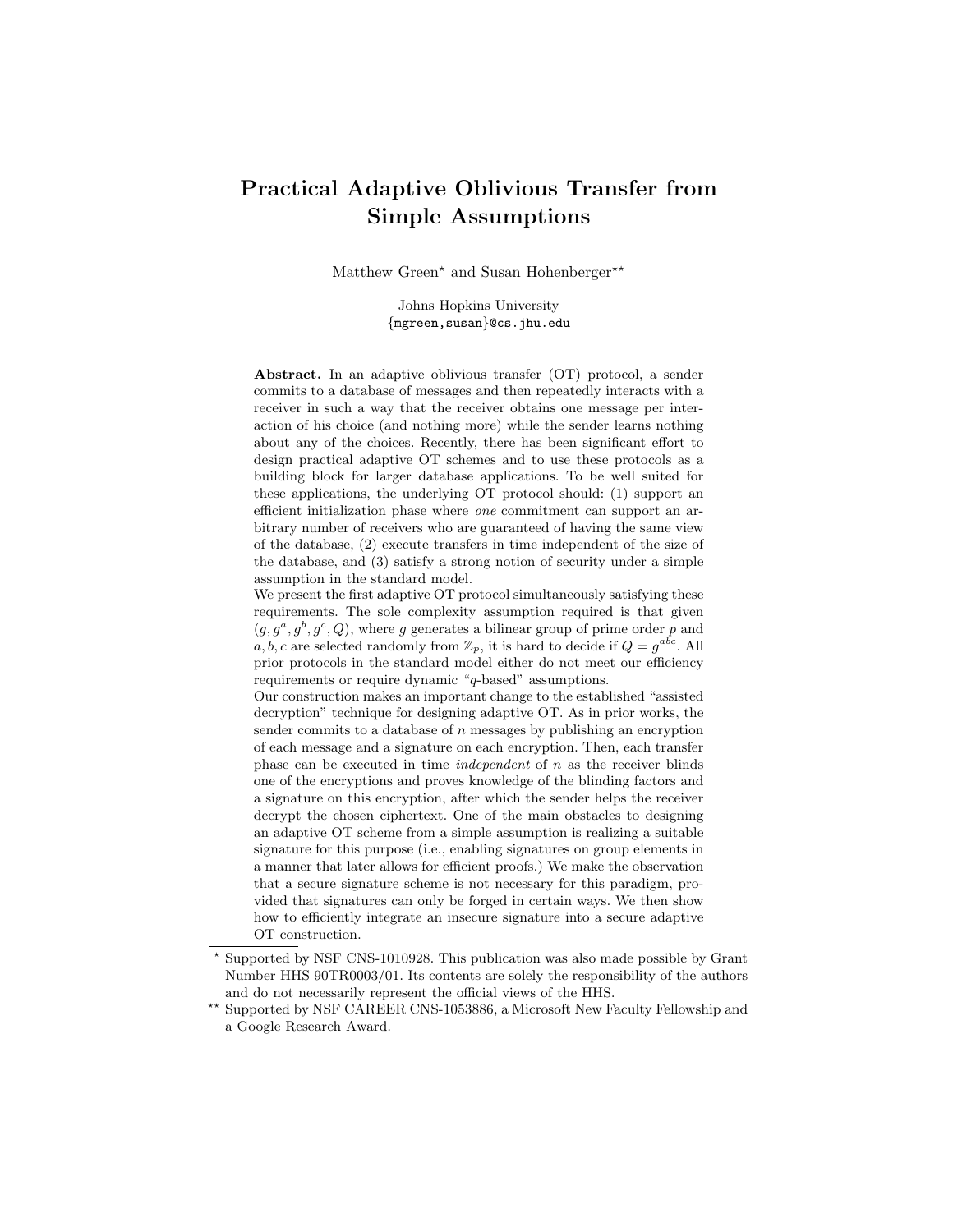## 1 Introduction

Oblivious transfer OT [35, 39] is a two-party protocol, where a Sender with messages  $M_1, \ldots, M_N$  and a Receiver with indices  $\sigma_1, \ldots, \sigma_k \in [1, N]$  interact in such a way that at the end the Receiver obtains  $M_{\sigma_1}, \ldots, M_{\sigma_k}$  without learning anything about the other messages and the Sender does not learn anything about the choices  $\sigma_1, \ldots, \sigma_k$ . In the *adaptive* OT setting [33], the Receiver may obtain  $M_{\sigma_{i-1}}$  before deciding on  $\sigma_i$  [33].

Our Goals. Adaptive  $\overline{OT}$  is an interesting primitive. Like non-adaptive  $\overline{OT}$ , it is a key building block for secure multi-party computation [40, 19, 28]. More practically, it captures the way an oblivious medical, financial or patent database would be accessed. Recently, there has been a focus on designing practical, privacypreserving databases with access controls [15, 8] or pricing mechanisms [36] based on adaptive OT. Unfortunately, researchers trying to design more-complex systems on top of current adaptive OT protocols do not have any ideal choices. For a database with N messages supporting U Receivers with security parameter  $\lambda$ , such a protocol must be:

- 1. Extremely efficient, even when  $N$ , the database size, is large. In particular, the cost to transfer one message to one Receiver should depend only on the security parameter and not on  $N$ . I.e., a Receiver should not have to do work proportional to the size of the database to download one file. (This rules out a number of naive approaches as discussed below.)
- 2. Furthermore, since few databases serve only one user, it should be possible to extend the protocol to the case where there are many Receivers, each of whom receives a consistent view of the database. In particular, the ideal situation, which we achieve in this work, is to have a *non-interactive* initialization phase, where the Sender can do  $O(\lambda N)$  work to form a commitment that can then be used for an arbitrary number of receivers. Several prior works  $(e.g., [10, 22, 27, 36])$  support a relatively efficient initialization phase with  $O(\lambda(N+U))$  total work. By adding a CRS and making some modifications, this can likely be reduced to  $O(\lambda N)$  (although the complexity assumptions will still be an issue.) What one wishes to avoid, however, is an initialization phase that requires  $O(\lambda NU)$  total work. I.e., the sender should not have to set up a *unique* database containing all of its files for each of its users. (This also rules out some basic approaches.)
- 3. Finally, since this protocol is designed to be a building block of larger applications, it is critical that it be a solid one. In particular, it should satisfy a strong notion of security (i.e., full-simulatability or UC) under a mild complexity assumption in the standard model. Unfortunately, while sufficiently practical protocols exist, they either require random oracles [10, 22], dynamic<sup>1</sup> assumptions  $[10, 22, 27, 36]$  or interactive assumptions  $[38]$ .

Thus, a new construction based on new techniques is needed.

<sup>&</sup>lt;sup>1</sup> These are also called *parametric* or  $q$ -based assumptions. An example is  $q$ -Strong Diffie-Hellman [3]  $(q\text{-SDH})$ : given  $(g, g^x, g^{x^2}, g^{x^3}, \ldots, g^{x^q})$ , where  $g$  generates a group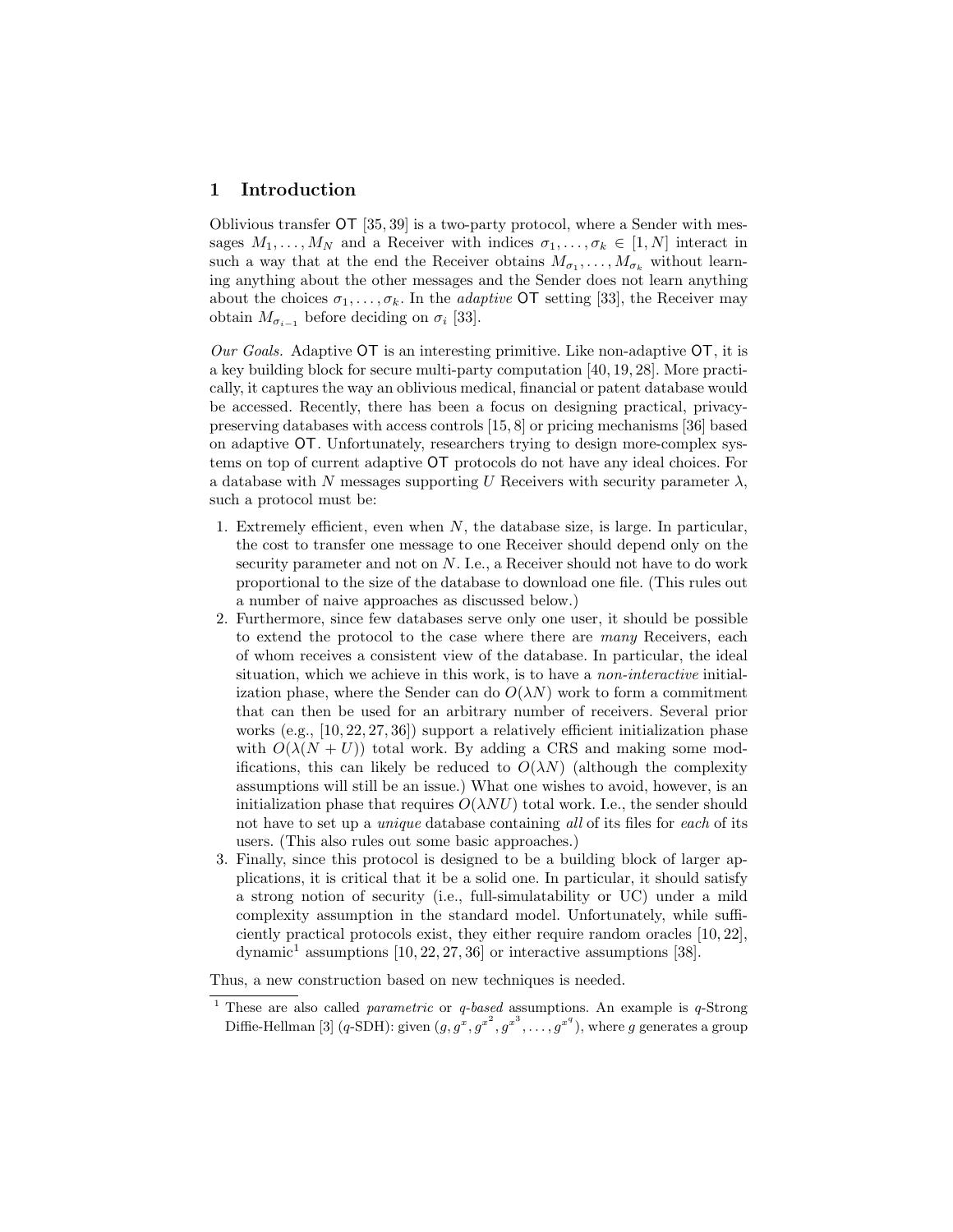From Non-Adaptive to Adaptive OT for Single Receivers. Since it is known how to build non-adaptive OT protocols based on simple assumptions [21, 32, 34] such as Decisional Diffie-Hellman and Quadratic Residuosity, it is natural to ask why constructing adaptive protocols has proven so difficult. Given any fully-simulatable 1-out-of- $N$  non-adaptive  $\overline{OT}$  protocol, one can build a fullysimulatable  $k$ -out-of-N adaptive  $\overline{OT}$  protocol for a *single* Receiver by sequentially executing k instances of the non-adaptive protocol and, before each execution, having the sender prove in zero-knowledge that the sequence of N messages used in execution  $i$  is the same as the sequence of  $N$  messages used in execution  $i-1$  [10]. Unfortunately, for security parameter  $\lambda$ , this protocol requires a total of  $O(Nk\lambda)$  work to transfer k messages for (only) *one* Receiver and is thus impractical for any application involving large databases.

Thus, when Camenisch, Neven and shelat [10] began to reinvestigate this problem in 2007, they stressed that the real challenge was to build an OT scheme where the sender makes an initial commitment to the database (which is assumed to be broadcast to all receivers), and then the two parties only exchange a constant number of group elements per transfer.

Our Contributions. We present an efficient, adaptive oblivious transfer protocol which is fully-simulatable under a simple, static assumption. The sole complexity assumption required is that given  $(g, g^a, g^b, g^c, Q)$ , where g generates a bilinear group of prime order p and  $a, b, c$  are selected randomly from  $\mathbb{Z}_p$ , it is hard to decide if  $Q = g^{abc}$ . This assumption called *Decisional 3-Party Diffie-Hellman* has been used in prior works [31, 5, 25]. Our protocol is practical, although more costly than the very efficient Camenisch et al. protocol [10] by a constant factor. The database commitment in our scheme requires roughly  $(9 + 7N)$  group elements, whereas the commitment in [10] required roughly  $(3+2N)$  group elements. By including the mild Decision Linear assumption [4], we can efficiently make this initialization phase non-interactive as we discuss in Section 4.

Our construction introduces a twist on the assisted decryption approach to OT design, where the underlying signatures need not be existentially unforgeable provided that certain forgeries are not permitted. As we discuss, these techniques may be useful in simplifying the complexity assumptions in schemes beyond OT such as F-signatures and anonymous credentials [1].

Intuition behind our  $\mathsf{OT}_{k\times 1}^N$  Construction. As with most previous  $\mathsf{OT}_{k\times 1}^N$  constructions, our construction uses a technique known as assisted decryption. For  $i = 1$  to N, the Sender commits to his database by encrypting each message as  $C_i = \text{Enc}(M_i)$ , and publishes a public key and ciphertexts  $(pk, C_1, \ldots, C_N)$ . The Receiver then checks that each ciphertext is well-formed. To obtain a message, the Sender and Receiver engage in a blind decryption protocol, i.e., an interac-

of prime order p and x is a random value in  $\mathbb{Z}_p$ , it is hard to compute  $(g^{1/(x+c)}, c)$ for any  $c \in \mathbb{Z}_p^*$ . Typically, when q-SDH is used as the foundation of an adaptive OT scheme, q must dynamically adjust to the number of files in the database. Thus, the assumption required actually changes based on how the protocol is used.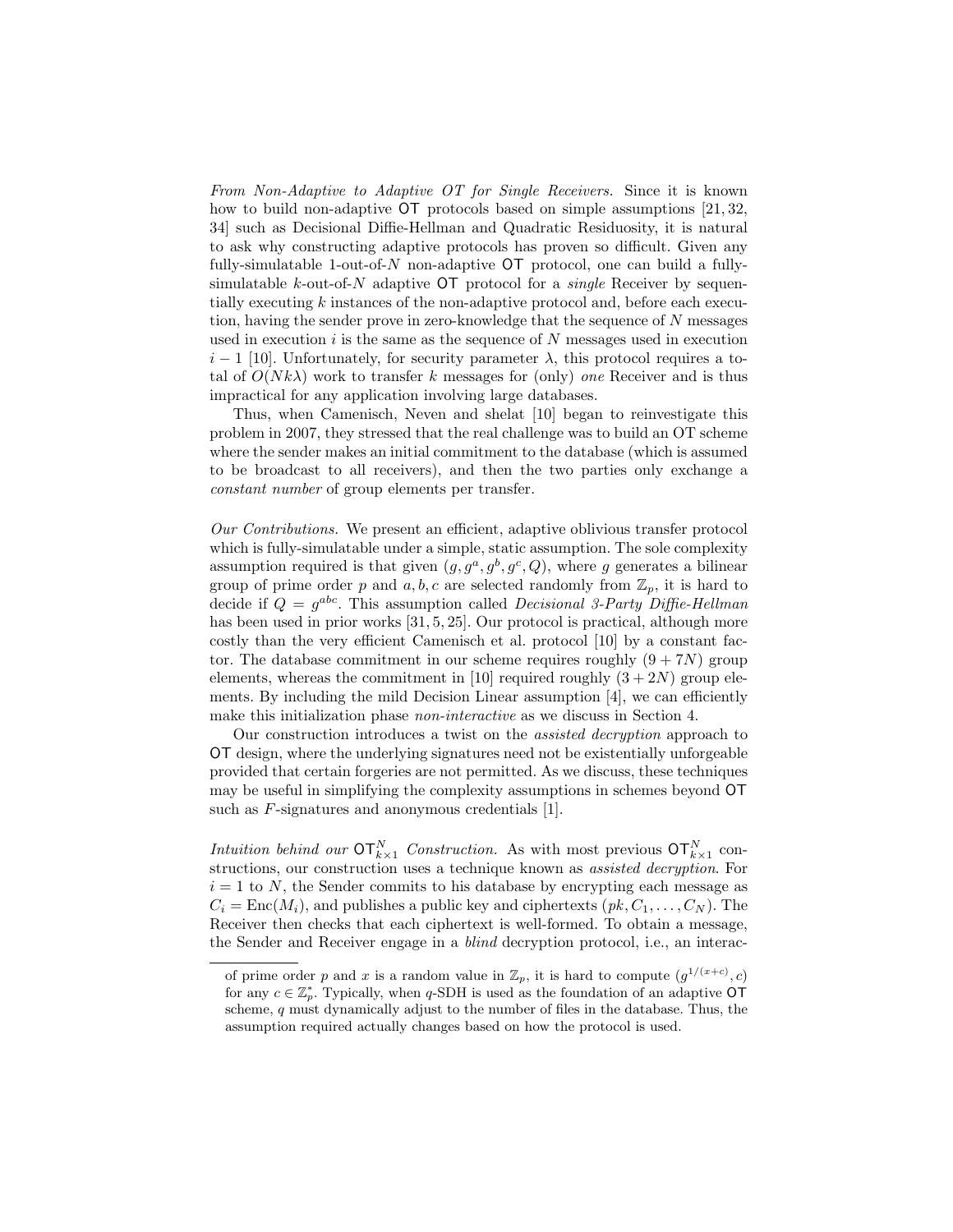| Protocol                 | Initialization             | Transfer            | Assumption                                  | Security              |
|--------------------------|----------------------------|---------------------|---------------------------------------------|-----------------------|
|                          | Cost                       | $\cos t$            |                                             | Defn                  |
| Folklore                 | $\bullet$                  | $O(\lambda N)$      | general assumptions                         | Full Sim              |
| KN [29]                  | $O(\lambda(N+U))$          | $O(\lambda N)$      | Decisional $nth$ Residuosity/DDH            | Full Sim              |
| NP [33]                  | $\bullet$                  | $O(\lambda \lg(N))$ | $DDH + OT12$                                | Half Sim              |
| $\left[30\right]$<br>KNP | $O(\lambda NU)$            | $O(\lambda)$        | DDH                                         | Full Sim <sup>*</sup> |
|                          | CNS [10] $O(\lambda(N+U))$ | $O(\lambda)$        | $q$ -Power DDH + $q$ -Strong DH             | Full Sim              |
| GH [22]                  | $O(\lambda(N+U))$          | $O(\lambda)$        | Decision Linear $+ q$ -Hidden LRSW          | UC                    |
| JL [27]                  | $O(\lambda(N+U))$          | $O(\lambda)$        | Comp. Dec. Residuosity $+ q$ -DDHI Full Sim |                       |
|                          | RKP [36] $O(\lambda(N+U))$ | $O(\lambda)$        | $DLIN + q-Hidden SDH + q-TDH$               | UС                    |
| 83.2                     | $O(\lambda(N+U))$          | $O(\lambda)$        | Decision 3-Party DH                         | Full Sim              |
| §4                       | $O(\lambda N)$             | $O(\lambda)$        | Decision 3-Party $DH + DLIN$                | <b>Full Sim</b>       |

**Fig. 1.** Survey of adaptive k-out-of-N Oblivious Transfer protocols secure in the standard model. Let  $\lambda$  be the security parameter, N the size of the database and U the number of receivers. The horizontal lines separate the schemes into efficiency categories, which improve as one scans down the table. While the least efficient categories can be realized using assumptions such as DDH, all prior attempts to achieve practicality have required a dynamic  $q$ -based complexity assumption. A  $*$  denotes the construction meets a strictly weaker notion than the standard used in the other works.

tive protocol in which the Sender does not view the ciphertext he decrypts, but where the Receiver is convinced that decryption was done correctly.

The difficulty here is to prevent the Receiver from abusing the decryption protocol, e.g., by requesting decryptions of ciphertexts which were either not produced by the Sender or have been mauled. The folklore solution is to have the Receiver provide a proof that his request corresponds to  $C_1 \vee C_2 \vee \dots \vee C_N$ . Of course, the cost of each transfer is now dependent on the total database size and thus this solution is no (asymptotically) better than the trivial solution mentioned above.

In Eurocrypt 2007, Camenisch, Neven and shelat [10] were the first to propose a method for executing "assisted decryption" efficiently. The sender signed each ciphertext value. The receiver was required to prove knowledge of a corresponding signature before the sender would assist him in decrypting a ciphertext. This clever approach reduced the  $O(N\lambda)$  work per transfer required above, to only  $O(\lambda)$  work, where  $\lambda$  is a security parameter.

More specifically, Camenisch, Neven and shelat [10] used a deterministic encryption scheme and a signature with a particular structure: for  $pk = (g, g^x, H =$  $e(g, h)$  and  $sk = h$ , let  $C_i = \left(g^{\frac{1}{x+i}}, M_i \cdot e(g, h)^{\frac{1}{x+i}}\right)$ . Recall that  $g^{1/(x+i)}$  is a weak Boneh-Boyen signature [3] on i under  $g^x$ , and here only a polynomial number of "messages"  $(1 \text{ to } N)$  are signed. While this scheme supports an elegant and efficient blind decryption protocol, it also requires strong  $q$ -based assumptions for both the indistinguishability of the ciphertexts as well as the unforgeability of the weak Boneh-Boyen signature. It is based on the q-Strong Diffie-Hellman and the q-Power Decisional Diffie-Hellman assumptions. The latter assumption states that given  $(g, g^x, g^{x^2}, \ldots, g^{x^q}, H)$ , where  $g \in \mathbb{G}$  and  $H \in \mathbb{G}_T$ , it is hard to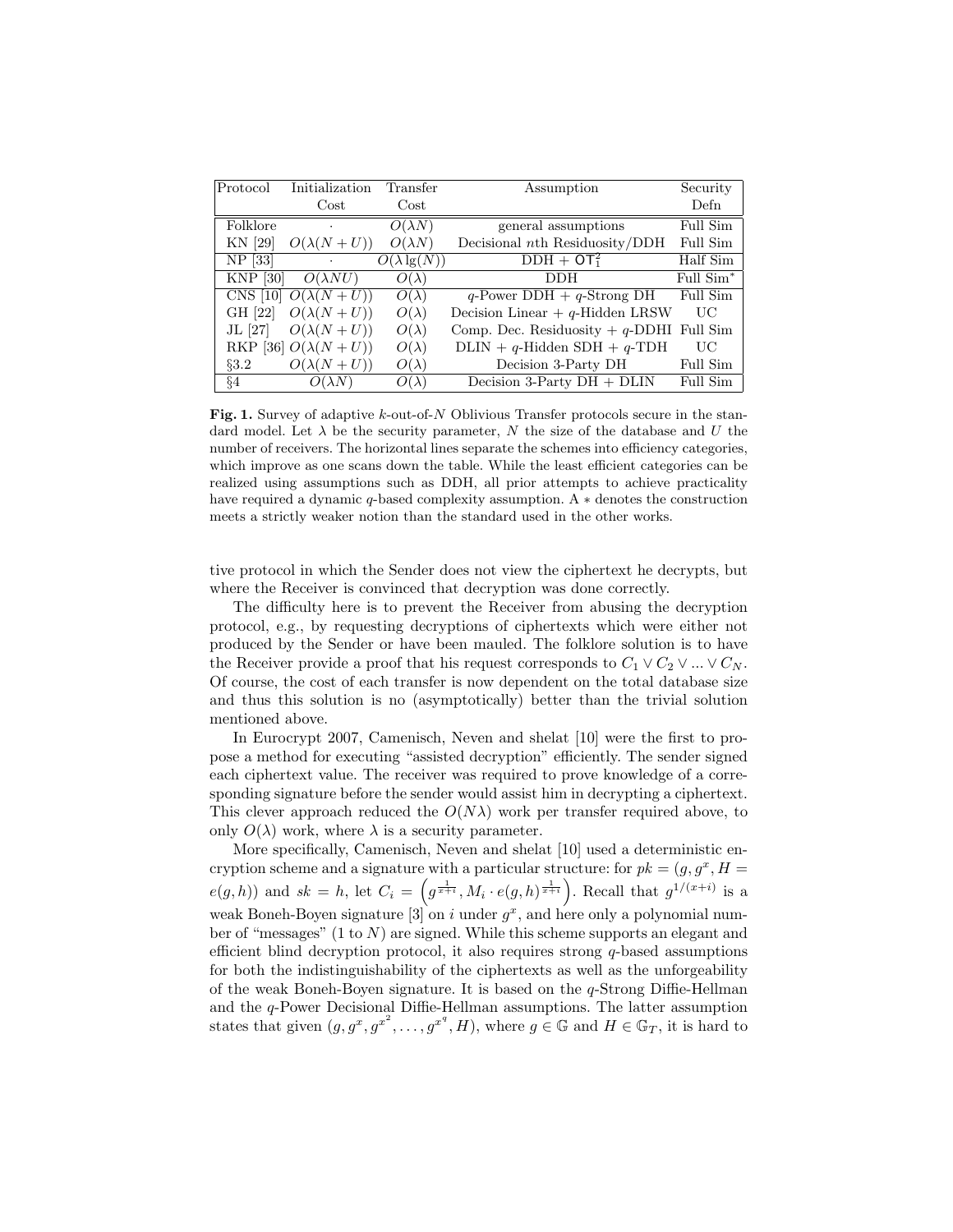distinguish the vector of elements  $(H^x, H^{x^2}, \ldots, H^{x^q})$  from a vector of random elements in  $\mathbb{G}_T$ . In essence, the rigid structure of this (and all prior) constructions appear to require a similarly structured complexity assumption, which grows with the database size.

To move past this, we will "loosen" the structure of the ciphertext and signature enough to break the dependence on a structured assumption, but not so much as to ruin our ability to perform efficient proofs. Finding this balance proved highly non-trivial.

We now turn to how our construction works. We will encrypt using the Boneh-Boyen IBE [2], which has a public key  $pk = (g, g_1 = g^a, g_2, h)$  and encrypts M as  $(g^r, (g_1^ih)^r, e(g_1, g_2)^r M)$  for identity i and randomness  $r \in \mathbb{Z}_p$ . Then we will sign  $r$ . To do this, we need a standard model signature scheme from a simple assumption (which is itself somewhat rare.) We choose the stateful signatures of Hohenberger-Waters [26], which has a public key  $pk = (g, g^b, u, v, d, w, z, h)$ and signs M as  $(\sigma_1, \sigma_2, s, i)$  for state i and randomness  $s, t \in \mathbb{Z}_p$ , where  $\sigma_1 =$  $g^{t}, \sigma_{2} = (u^{M}v^{s}d)^{b}(w^{\lceil \lg(i) \rceil}z^{i}h)^{t}.$ 

Attempt 1. Now, consider the construction obtained by combining the BB IBE, secure under Decisional Bilinear Diffie-Hellman, with the HW signature, secure under the Computational Diffie-Hellman assumption. Here we will encrypt the ith message using identity i (in the BB IBE) and state i (in the HW signature), with an extra  $u^r$  term to allow the Receiver to verify well-formedness:

$$
g^r, \quad (g_1^ih)^r, \quad e(g_1, g_2)^r M, \quad g^t, \quad (u^r v^s d)^b (w^{\lceil \lg(i) \rceil} z^i h)^t, \quad u^r, \quad s
$$

The Receiver can verify the well-formedness of the *i*th ciphertext  $(c_1, \ldots, c_7)$  by checking that  $e((g_1^ih), c_1) = e(g, c_2), e(g, c_6) = e(c_1, u)$  and

$$
e(g, c_5) = e(c_6 v^{c_7} d, g^b) e(w^{\lceil \lg(i) \rceil} z^i h, c_4).
$$

It is important that the Receiver can verify the well-formedness of the ciphertextsignature pair, so that the simulator can properly extract the messages from a cheating Sender during the proof of security. It is a nice additional feature that our verification is public and non-interactive.

Attempt 2. However, the above construction still has a lot of problems. Recall that we want the Receiver to ask for a blind decryption of a given ciphertext by (somehow) sending in blinded portions of the ciphertext, proving that these portions are linked to r and proving that he knows a signature on r. Unfortunately, efficiently proving knowledge of the HW signature is problematic due to the [ $\lg(i)$ ] exponent. We could do this using a range proof [13, 9, 6, 7], however, this would require that we introduce stronger assumptions such as Strong RSA or q-Strong Diffie-Hellman. We could instead do a bit-by-bit proof, but this would severely hurt our efficiency. Instead, our solution is to drop this term entirely from the HW signature to obtain the ciphertext:

$$
g^r, \quad (g_1^ih)^r, \quad e(g_1, g_2)^r M, \quad g^t, \quad (u^r v^s d)^b (z^i h)^t, \quad u^r, \quad s
$$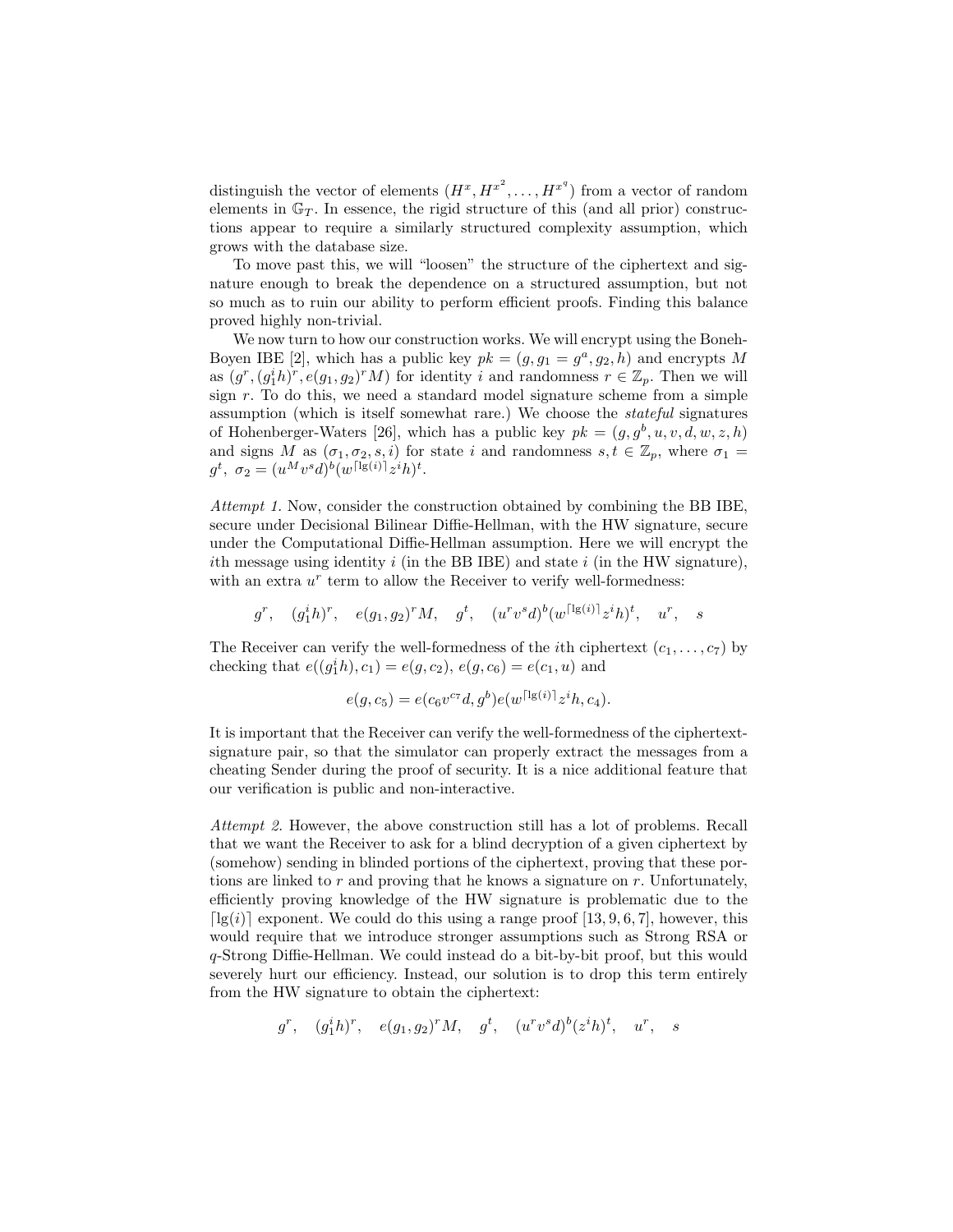One major issue is that dropping this term breaks the unforgeability of the signature scheme. Indeed, it is now possible for anyone to efficiently compute a signature on any index over a certain polynomial threshold as set in the proof of security. However, we specifically chose to encrypt with the Boneh-Boyen IBE for this purpose. We will set our parameters so that an adversary is free to forge signatures with states of  $N+1$  and higher, where N is the size of our database. The key idea is that asking for decryptions on *different identities* will not help a malicious Receiver obtain information about the database messages; indeed, we could even hand him the secret key for those identities. This makes our proof much more efficient, however, there is still a large problem.

Attempt 3. To argue, in the proof of security, that no malicious Receiver can forge signatures on a state  $i \in [1, N]$ , we must *extract* this signature and its forgery message from the proof of knowledge. However, we cannot extract the "message" r from a cheating Receiver, because an honest Receiver will not know the randomness used in the ciphertexts created by the Sender. The most we can ask a Receiver to prove knowledge of is the signature on  $r$  comprised of  $(c_4, c_5, c_6, c_7)$  and the value  $g^r$ . Thus, we cannot extract from the Receiver a valid forgery of the HW signatures.

Moreover, we need a stronger security guarantee than HW signatures gave us (i.e., existential unforgeability under adaptive chosen message attack [20].) We need that: it is not only the case that an adversary cannot produce a pair  $(m, \sigma)$  for a new m; now the adversary cannot even produce the pair  $(g<sup>m</sup>, \sigma)$  for a new m, where  $\sigma$  is a signature on m. Do such powerful signatures exist?

Indeed, this security notion was formalized as F-signatures by Belenkiy, Chase, Kohlweiss and Lysyanskaya [1], where they also required q-based complexity assumptions for their construction. Fortunately, we are able to show that the HW signatures (and our mangled version of them without the  $w^{\lceil \lg(i) \rceil}$ term) remain F-unforgeable for  $F(m) = g<sup>m</sup>$  under a simple static assumption. (See [26] or the full version of this work [23] for the full details on HW; the mangled version is proven as part of the OT system in Section 3.3.) We tie both this version of the signature scheme and the Boneh-Boyen IBE together under a single assumption: given  $(g, g^a, g^b, g^c)$ , it is hard to decide if  $Q = g^{abc}$ .

Comparison to Prior Work. Let us briefly compare our approach to prior works; see Figure 1 for more. As we mention above, Camenisch, Neven and shelat [10] gave the first efficient, fully-simulatable construction for adaptive (and nonadaptive)  $\overline{OT}$ . It is secure in the standard model under the q-Strong Diffie-Hellman and the q-Power Decisional Diffie-Hellman assumptions. They also provided a scheme in the random oracle model from unique blind signatures.

Green and Hohenberger [21] provided an adaptive OT construction in the random oracle model based on the Decisional Bilinear Diffie-Hellman assumption, namely, that given  $(g, g^a, g^b, g^c, Q)$ , it is hard to decide if  $Q = e(g, g)^{abc}$ . In their construction, the Sender encrypted each message  $i$  under identity  $i$  using a IBE system. Then they provided a blind key extraction protocol, where the Receiver could blindly obtain a secret key for any identity of her choice.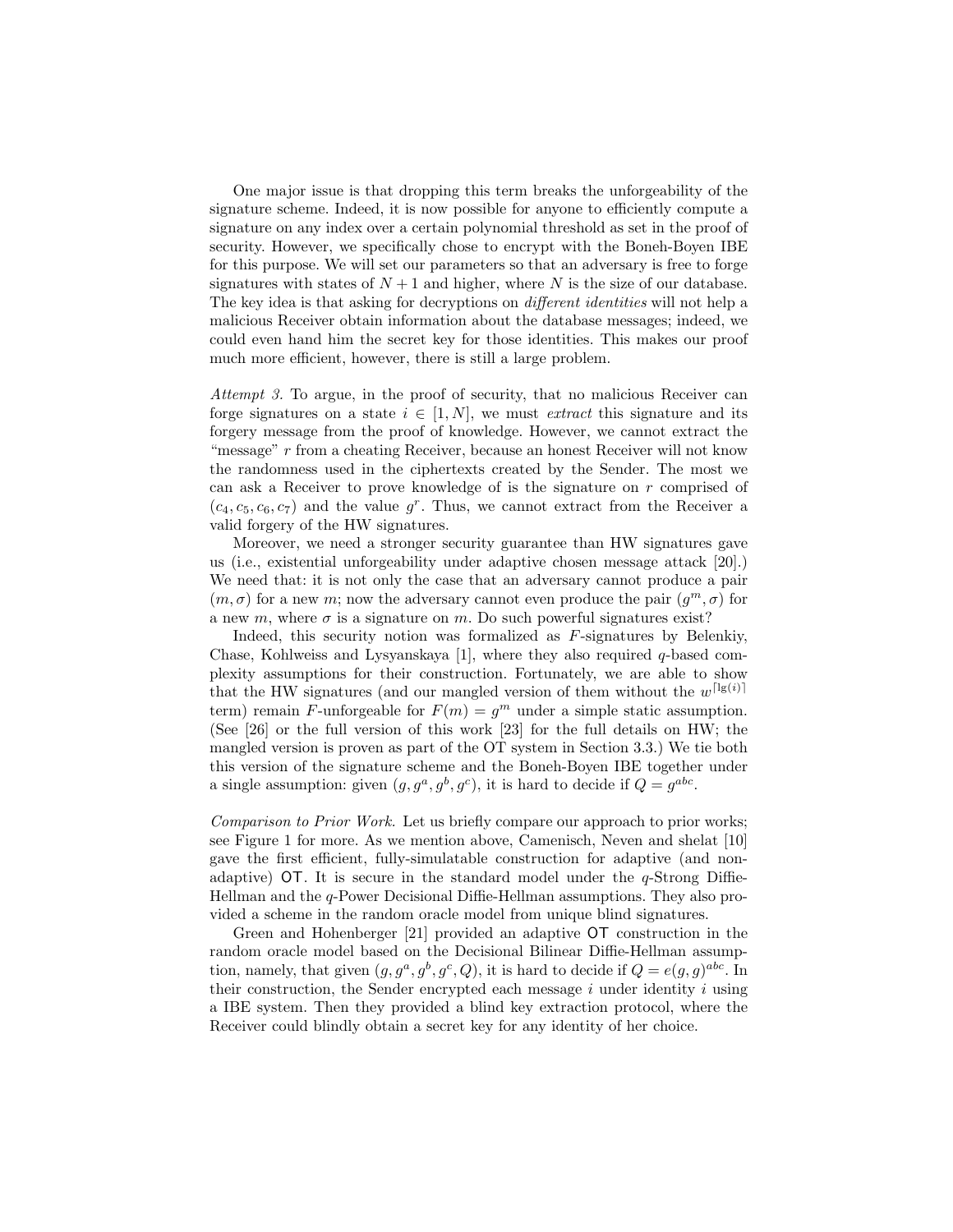In the assisted decryption setting, Green and Hohenberger [22] took an approach similar to [10] to achieve UC security. It was based on the Decision Linear and q-Hidden LRSW assumptions, in the asymmetric setting. The latter assumption implies that DDH must hold in both  $\mathbb{G}_1$  and  $\mathbb{G}_2$ .

Jarecki and Liu [27] took an alternative view: for  $pk = g^x$ , let  $C_i = M_i$ .  $g^{1/(x+i)}$ . Recall that  $g^{1/(x+i)}$  is also the Dodis-Yampolskiy pseudorandom function on input  $i$  [18]. This essentially simplifies the Camenisch et al. construction and allows a fully-simulatable scheme based on the Composite Decisional Residuosity and q-Decisional Diffie-Hellman Inversion assumptions. The blind decryption protocol involves obliviously evaluating the PRF on input  $i$ , which requires some costly zero knowledge proofs. However, this protocol is interesting as the only efficient and fully-simulatable protocol that does not require bilinear groups.

Rial, Kohlweiss and Preneel [36] presented a priced version of UC-secure adaptive OT using the assisted decryption approach. In priced OT, the obliviousness property must hold, even though the items being sold may have unique prices. The scheme is secure in the standard model under the Decision Linear, q-Triple Diffie-Hellman, and q-Hidden Strong Diffie-Hellman assumptions.

Unfortunately, all of these constructions have a rigid structure and seem to require a structured complexity assumption. We show that this structure can be enforced, not on the message itself, but rather through the identity of the encryption and the *state* of the signature. This provides us with enough glue to keep the security of the scheme together without overdoing it.

Recently, Kurosawa and Nojima [29] and Chen, Chou and Hou [14] gave adaptive OT constructions which purported to improve the underlying complexity assumptions of the schemes above, but which actually resorted to  $O(N\lambda)$ transfer cost. It was already known how to achieve this level of (in)efficiency from general assumptions, including those of [29, 14], by following the folklore method for building adaptive OT from any non-adaptive OT system, as described in [17, 10] and the opening of our introduction. Moreover, [14] is set in the random oracle model.

Very recently<sup>2</sup>, Kurosawa, Nojima and Phong [30] gave an adaptive OT construction from DDH with  $O(\lambda)$  transfers. However, their work has several technical issues. First, their construction does not satisfy the standard full simulation definition used in  $[10, 21, 22, 27, 36]$  and this work. In  $[30]$ , if a receiver ever requests the same file twice (say, she downloads a patent one day, deletes it, then downloads it again a month later), then this can be detected by the sender. This is at odds with the full simulation definition where the adversarial sender is only told by the ideal functionality that a file has been requested and thus cannot detect a repeated download. Second, it is not obvious how to modify their construction to satisfy the full simulation notion. One approach might be to make the receiver stateful and store every file she ever requests. This has the obvious drawback of requiring permanent storage of the decrypted messages, which may not be practical and is not a requirement in other works. Moreover, sub-

 $\frac{2}{1}$  The work of [30] appeared after the initial posting of this work [23].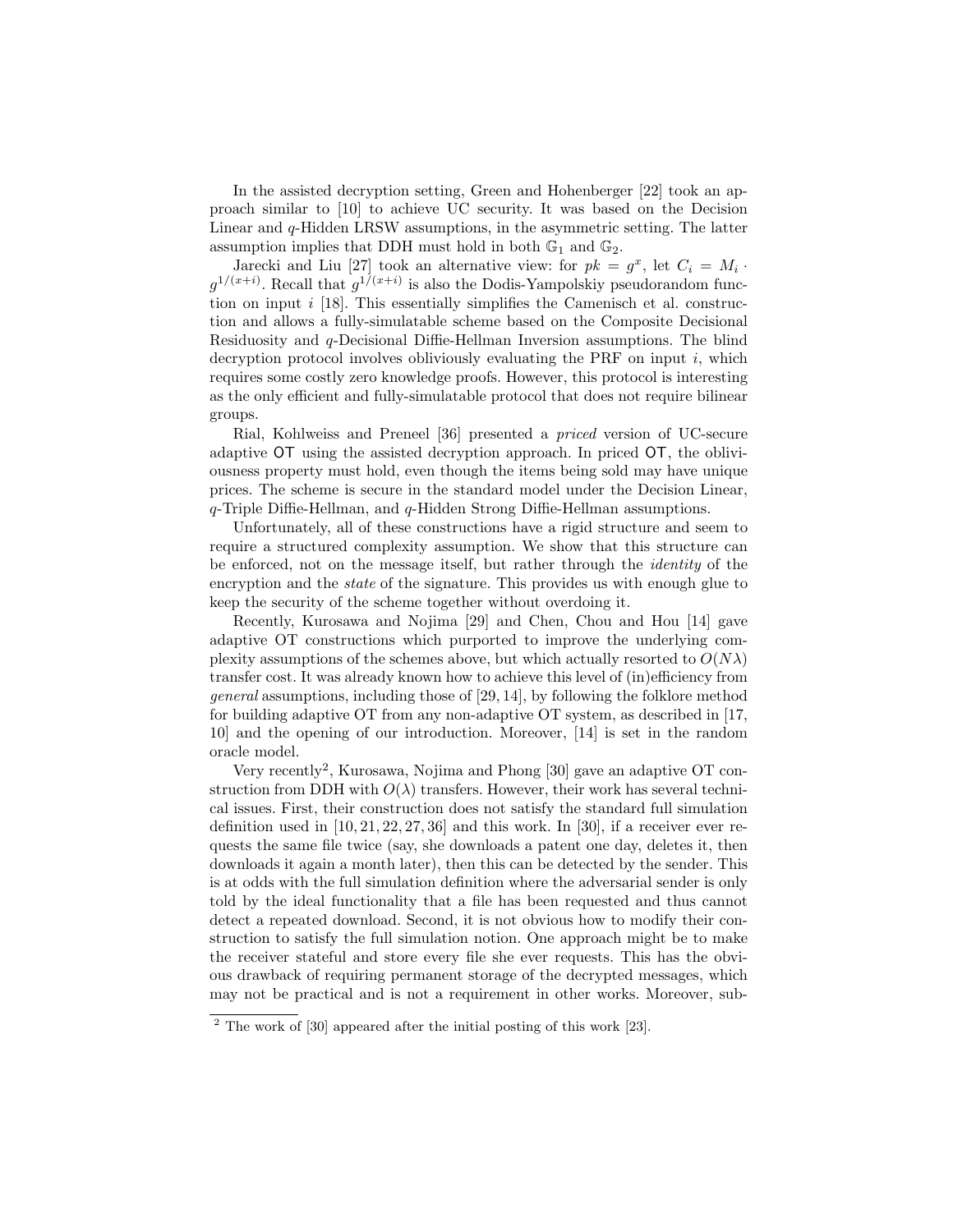tle technical issues arise as to what the receiver sends during a repeated query round. Third, their construction requires a very expensive initialization procedure where the sender must transmit, then receive back and store  $O(N\lambda)$  bits for each receiver. In contrast, all prior practical work [10, 21, 22, 27, 36] and our results only require that the sender publish and store *one*  $O(N\lambda)$  bit database for all receivers.

Thus, we build on this body of prior work to present the first efficient scheme satisfying the standard notion of full simulation from a simple assumption in the standard model.

## 2 Technical Preliminaries

Bilinear Groups. Let BMsetup be an algorithm that, on input  $1^{\kappa}$ , outputs the parameters for a bilinear mapping as  $\gamma = (p, g, \mathbb{G}, \mathbb{G}_T, e)$ , where g generates  $\mathbb{G}$ , the groups  $\mathbb{G}, \mathbb{G}_T$  have prime order  $p \in \Theta(2^{\kappa})$ , and  $e : \mathbb{G} \times \mathbb{G} \to \mathbb{G}_T$ . Two algebraic properties required are that: (1) if g generates  $\mathbb{G}$ , then  $e(g, g) \neq 1$  and (2) for all  $a, b \in \mathbb{Z}_p$ , it holds that  $e(g^a, g^b) = e(g, g)^{ab}$ .

Assumption 1 (Decisional 3-Party Diffie-Hellman (3DDH) [31, 5, 25]) Let  $\mathbb G$  be a group of prime order  $p \in O(2^{\lambda})$ . For all p.p.t. adversaries A, the following probability is  $1/2$  plus an amount negligible in  $\lambda$ :

$$
\Pr[g, z_0 \leftarrow \mathbb{G}; a, b, c \leftarrow \mathbb{Z}_p; z_1 \leftarrow g^{abc}; d \leftarrow \{0, 1\}; d' \leftarrow \mathcal{A}(g, g^a, g^b, g^c, z_d): d = d'].
$$

Proofs of Knowledge. We use known zero-knowledge and witness indistinguishable techniques for proving statements about discrete logarithms and their natural extensions to proving statements about bilinear groups, such as (1) proof of knowledge of a discrete logarithm modulo a prime [37] and (2) proof of the disjunction or conjunction of any two statements [16]. These are typically interactive, 4-round protocols. We discuss further implementation details in the full version [23].

When referring to the proofs above, we will use the notation of Camenisch and Stadler [11]. For instance,  $ZKPoK\{(x, h) : y = g^x \wedge H = e(y, h) \wedge (1 \le x \le n)\}\$ denotes a zero-knowledge proof of knowledge of an integer  $x$  and a group element  $h \in \mathbb{G}$  such that  $y = g^x$  and  $H = e(y, h)$  holds and  $1 \le x \le n$ . All values not enclosed in ()'s are assumed to be known to the verifier.

# 3 Adaptive Oblivious Transfer from a Simple Assumption

Adaptive Oblivious Transfer  $(OT_{k\times 1}^N)$  is traditionally defined as a protocol conducted by a Sender and a single Receiver. In the following section we will formally define the protocol and its security requirements. As noted above, a primary application of  $\mathsf{OT}_{k\times 1}^N$  is the construction of multi-user oblivious databases, and thus we must also consider the implications of a protocol involving  $U \geq 1$  distinct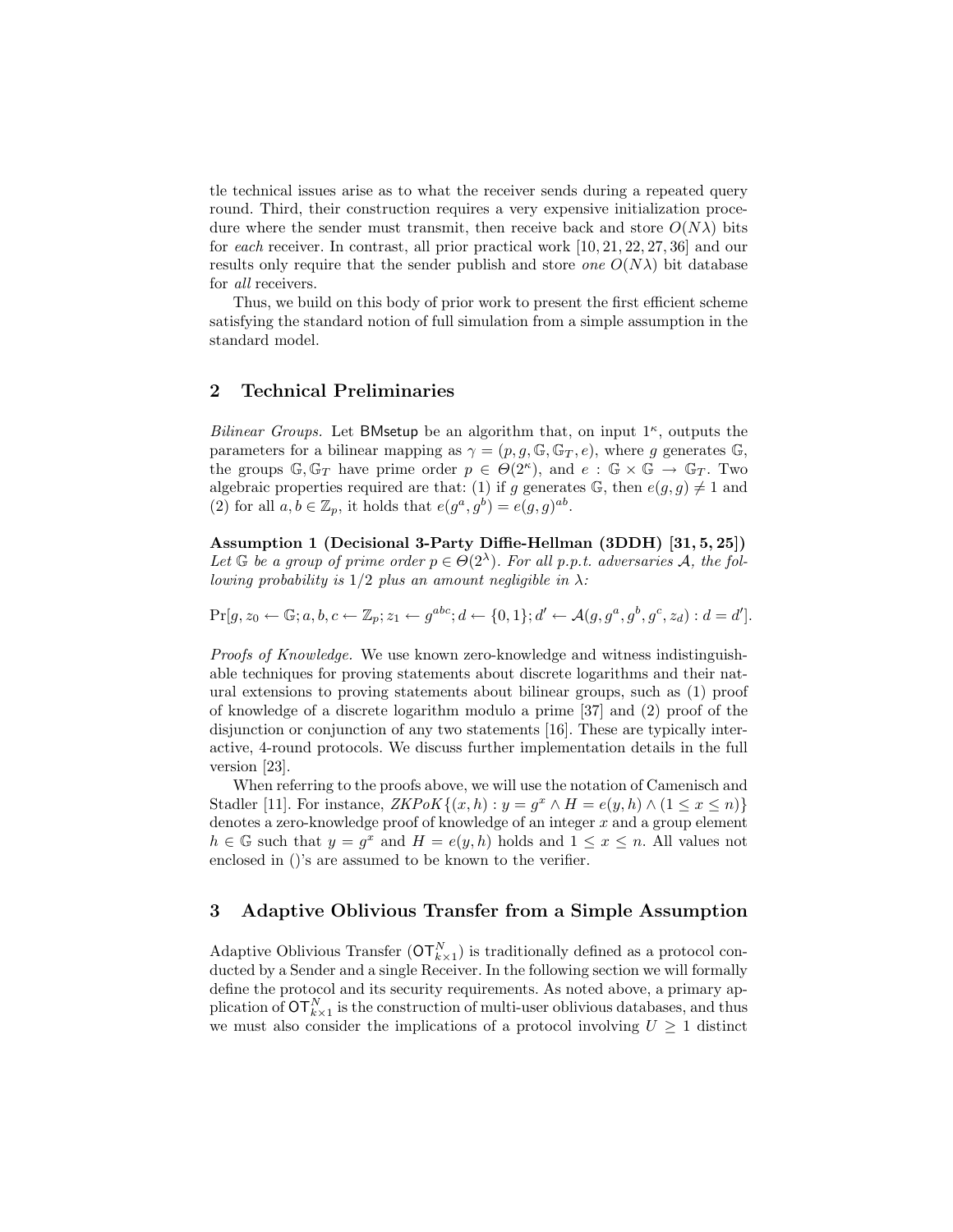Receivers. In the full version [23], we present an alternative definition that captures this notion and describes the security and consistency properties involved in such an interaction.<sup>3</sup>

# 3.1 Definition of Adaptive  $k$ -out-of- $N$  Oblivious Transfer  $(\mathsf{OT}_{k\times 1}^N)$  [33, 10]

An oblivious transfer scheme is a tuple of algorithms  $(S_I, R_I, S_T, R_T)$ . During the initialization phase, the Sender and the Receiver conduct an interactive protocol, where the Sender runs  $S_1(M_1, \ldots, M_N)$  to obtain state value  $S_0$ , and the Receiver runs  $R_1()$  to obtain state value  $R_0$ . Next, for  $1 \leq i \leq k$ , the *i*<sup>th</sup> transfer proceeds as follows: the Sender runs  $\mathsf{S}_{\mathsf{T}}(S_{i-1})$  to obtain state value  $S_i$ , and the Receiver runs  $R_T(R_{i-1}, \sigma_i)$  where  $1 \leq \sigma_i \leq N$  is the index of the message to be received. The receiver obtains state information  $R_i$  and the message  $M'_{\sigma_i}$  or  $\perp$  indicating failure.

Definition 1 (Full Simulation Security.). Consider the following experiments.<sup>4</sup>

**Real experiment.** In experiment  $\text{Real}_{\hat{\text{S}},\hat{\text{R}}}(N,k,M_1,\ldots,M_N,\Sigma)$ , the possibly cheating sender  $\hat{\mathsf{S}}$  is given messages  $(M_1, \ldots, M_N)$  as input and interacts with the possibly cheating receiver  $\hat{\mathsf{R}}(\Sigma)$ , where  $\Sigma$  is a selection algorithm that on input the full collection of messages thus far received, outputs the index  $\sigma_i$  of the next message to be queried. At the beginning of the experiment, both  $\hat{S}$  and  $\hat{\mathsf{R}}$  output initial states  $(S_0, R_0)$ . In the transfer phase, for  $1 \leq i \leq k$  the sender computes  $S_i \leftarrow \hat{S}(S_{i-1})$ , and the receiver computes  $(R_i, M'_i) \leftarrow \hat{R}(R_{i-1})$ , where  $M_i'$  may or may not be equal to  $M_i$ . At the end of the  $k^{th}$  transfer the output of the experiment is  $(S_k, R_k)$ .

We define the *honest* Sender S as one that runs  $S_1(M_1, \ldots, M_N)$  in the first phase, during each transfer runs  $S_T()$  and outputs  $S_k = \varepsilon$  as its final output. The honest Receiver R runs R<sub>I</sub> in the first phase, and  $R_{\text{T}}(R_{i-1}, \sigma_i)$  at the i<sup>th</sup> transfer, and outputs  $R_k = (M'_{\sigma_1}, \ldots, M'_{\sigma_k})$  as its final output.

**Ideal experiment.** In experiment  $\textbf{Ideal}_{\hat{\mathsf{S}}',\hat{\mathsf{R}}'}(N,k,M_1,\ldots,M_N,\Sigma)$  the possibly cheating sender algorithm  $\hat{\mathsf{S}}'$  generates messages  $(M_1^*, \ldots, M_N^*)$  and transmits them to a trusted party T. In the  $i^{th}$  round  $\hat{S}'$  sends a bit  $b_i$  to T; the possibly cheating receiver  $\hat{\mathsf{R}}'(\Sigma)$  transmits  $\sigma_i^*$  to T. If  $b_i = 1$  and  $\sigma_i^* \in \{1, ..., N\}$  then T hands  $M^*_{\sigma_i^*}$  to  $\hat{\mathsf{R}}'$ . If  $b_i = 0$  then T hands  $\perp$  to  $\hat{\mathsf{R}}'$ . After the  $k^{th}$  transfer the output of the experiment is  $(S_k, R_k)$ .

<sup>&</sup>lt;sup>3</sup> Indeed, a multi-receiver definition is necessary to achieve consistency with the oblivious access control schemes of Coull et al. [15] and Camenisch et al. [8].

 $^4$  As in [10], we do not explicitly specify auxiliary input to the parties; this information can (and indeed must) be provided in order to achieve sequential composition.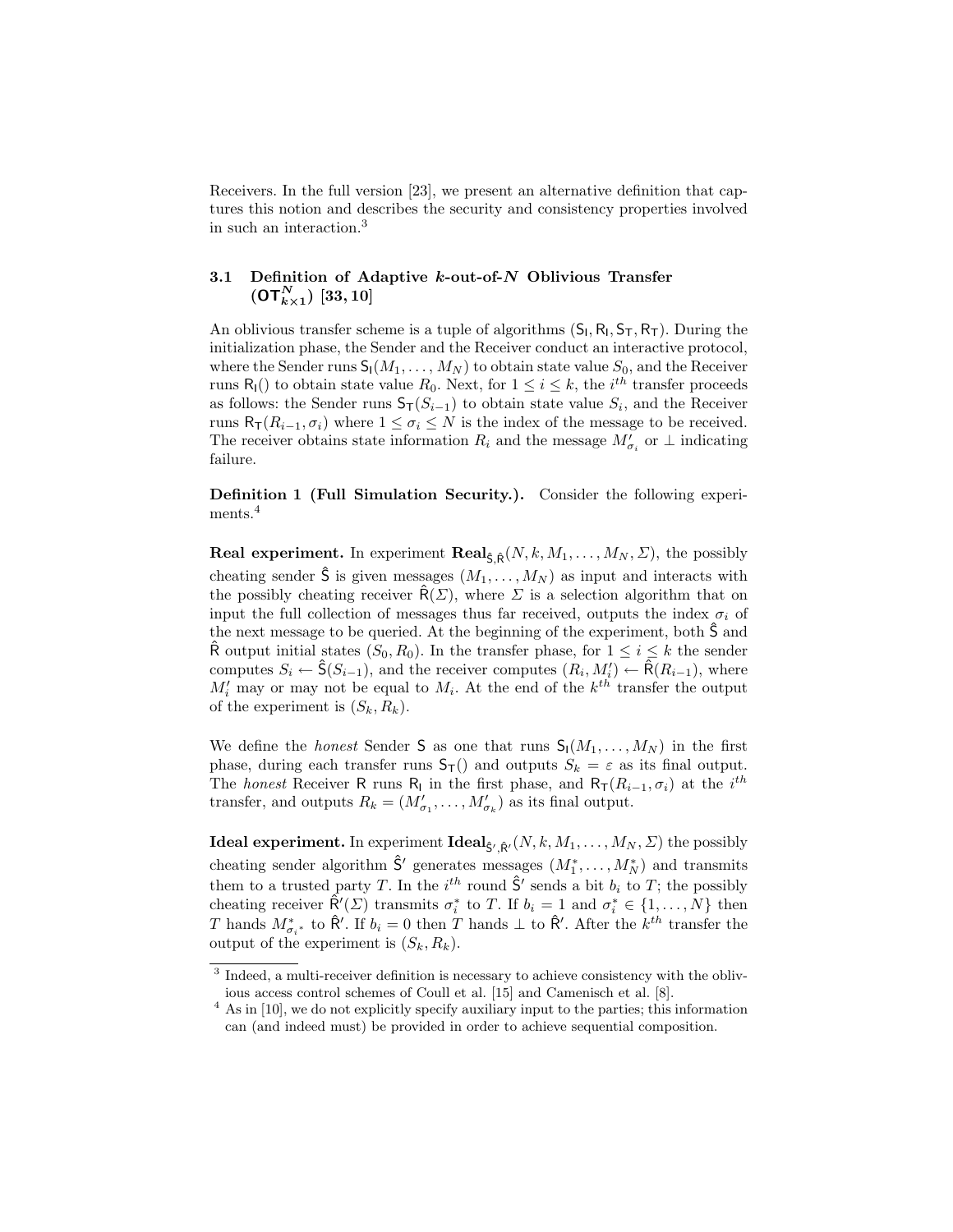Let  $\ell(\cdot)$  be a polynomially-bounded function. We now define Sender and Receiver security.

**Sender Security.** An  $\sigma \mathsf{T}_{k \times 1}^N$  provides Sender security if for every real-world p.p.t. receiver  $\hat{\mathsf{R}}$  there exists a p.p.t. ideal-world receiver  $\hat{\mathsf{R}}'$  such that  $\forall N = \ell(\kappa)$ ,  $k \in [1, N], (M_1, \ldots, M_N), \Sigma$ , and every p.p.t. distinguisher:

$$
\mathbf{Real}_{\mathsf{S},\hat{\mathsf{R}}}(N,k,M_1,\ldots,M_N,\varSigma)\stackrel{c}{\approx}\mathbf{Ideal}_{\mathsf{S}',\hat{\mathsf{R}'}}(N,k,M_1,\ldots,M_N,\varSigma).
$$

**Receiver Security.**  $\sigma \Gamma_{k\times 1}^{N}$  provides Receiver security if for every real-world p.p.t. sender  $\hat{\mathsf{S}}$  there exists a p.p.t. ideal-world sender  $\hat{\mathsf{S}}'$  such that  $\forall N = \ell(\kappa)$ ,  $k \in [1, N], (M_1, \ldots, M_N), \Sigma$ , and every p.p.t. distinguisher:

 $\mathbf{Real}_{\mathsf{S},\mathsf{R}}(N,k,M_1,\dots,M_N,\mathit{\Sigma}) \stackrel{c}{\approx} \mathbf{Ideal}_{\mathsf{\hat{S}^\prime},\mathsf{R^\prime}}(N,k,M_1,\dots,M_N,\mathit{\Sigma}).$ 

# 3.2 The Construction

Our  $\mathsf{OT}_{k\times 1}^N$  protocol appears in Figure 2. This protocol follows the assisted (or blind) decryption paradigm pioneered by [10, 22, 27]. The Sender begins the OT protocol by encrypting each message in the database and publishing these values to the Receiver. The Receiver then checks that each ciphertext is well-formed. For each of  $k$  transfers, the two parties co-operatively execute a protocol following which (1) the Receiver obtains the decryption of at most one ciphertext, while (2) the Sender learns nothing about which ciphertext was decrypted. We require that the interactive decryption protocol run in time independent of the size of the database.

The encryption scheme that we use is a novel combination of the Boneh-Boyen IBE scheme [2] and a (insecure) version of the Hohenberger-Waters signatures [26]. We present methods for proving knowledge of such signatures and obtaining a blind decryption. Of course, in an adaptive OT scheme, the difficulty is always in getting all elements of the fully-simulatable proof of security to work out. There are many subtle details in basing the security for any database of size N under the one simple assumption that given  $(g, g^a, g^b, g^c)$ , it is hard to decide if  $Q = g^{abc}$ .

Ciphertext Structure. In Figure 2, we reference a VerifyCiphertext algorithm for verifying the well-formedness of a ciphertext. Let us explain that now. The Sender's public parameters pk include  $\gamma = (p, g, \mathbb{G}, \mathbb{G}_T, e)$  and generators  $(g_1, g_2, e)$  $h, g_3, g_4, u, v, d) \in \mathbb{G}^8$ . For message  $M \in \mathbb{G}_T$ , identity  $j \in \mathbb{Z}_p$ , and random values  $r, s, t \in \mathbb{Z}_p$  we can express a ciphertext as:

$$
C = \left(g^r, (g_1^j h)^r, M \cdot e(g_1, g_2)^r, g^t, (u^r v^s d)^b (g_3^j h)^t, u^r, s\right)
$$

Given only  $pk, j$ , the VerifyCiphertext function validates that the ciphertext has this structure. We define it as follows.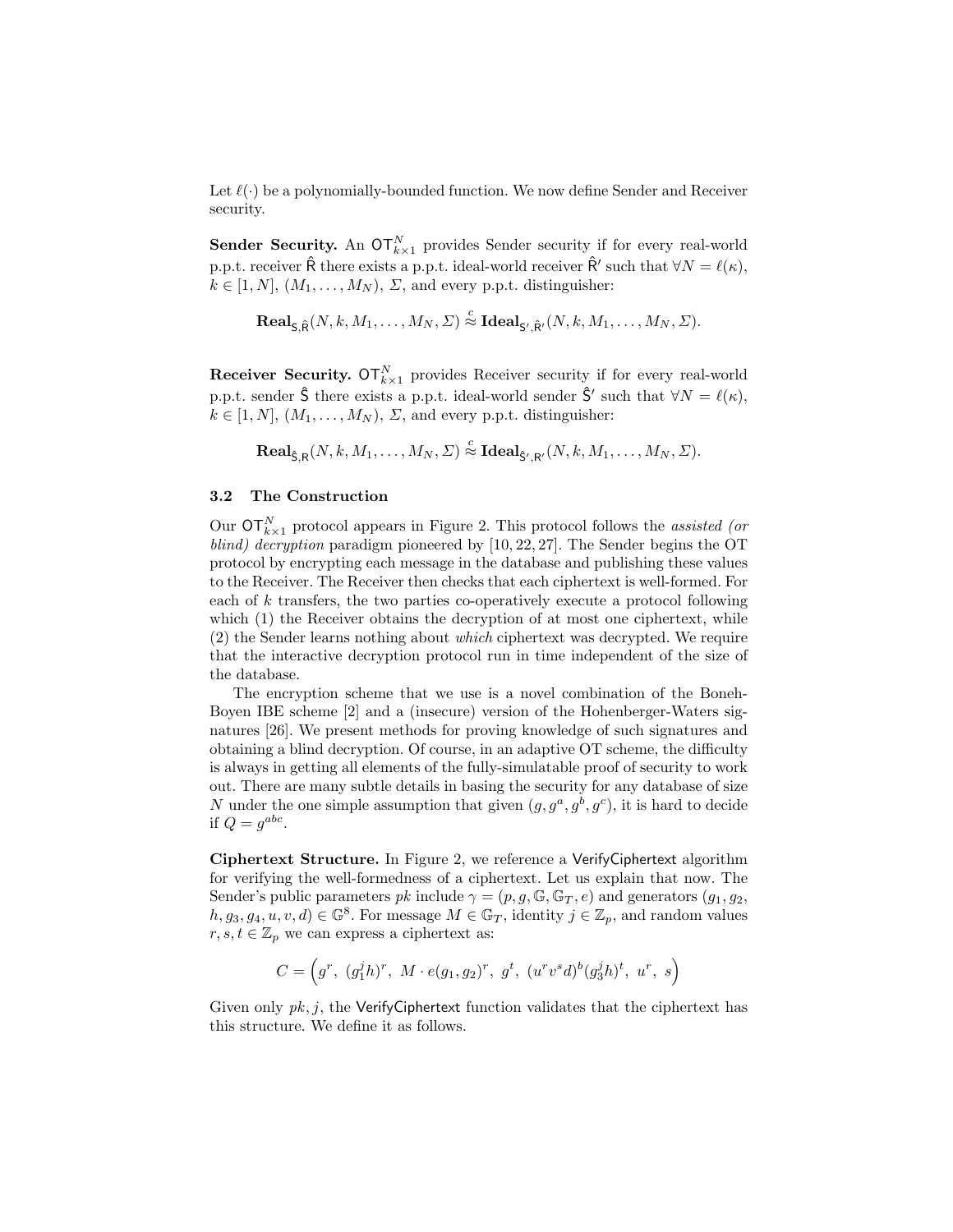VerifyCiphertext( $pk$ , C, j). Parse C as  $(c_1, \ldots, c_7)$  and  $pk$  to obtain  $g$ ,  $g_1$ ,  $h$ ,  $g_3$ ,  $g_4$ ,  $u, v, d$ . This routine outputs 1 if and only if the following equalities hold:

$$
e(g_1jh, c_1) = e(g, c_2) \wedge \ne(g, c_6) = e(c_1, u) \wedge \ne(g, c_5) = e(g_4, c_6 v^{c_7}d) e(c_4, g_3jh)
$$

This function will always output 1 when input a properly-formed ciphertext.

 $\mathsf{S}_{\mathsf{I}}(M_1,\ldots,M_N)$   $\mathsf{R}_{\mathsf{I}}(n)$ 1. Select  $\gamma = (p, g, \mathbb{G}, \mathbb{G}_T, e) \leftarrow \mathsf{BMsetup}(1^\kappa)$  and  $a, b \stackrel{\$}{\leftarrow} \mathbb{Z}_p$ , choose  $g_2, g_3, h, u, v, d \stackrel{\$}{\leftarrow} \mathbb{G}$  and set  $g_1 \leftarrow g^a, g_4 \leftarrow g^b$ . Let  $pk = (\gamma, g_1, g_2, g_3, g_4, h, u, v, d)$  and  $sk = (a, b)$ . 2. For  $j = 1$  to N, select  $r_j, s_j, t_j \stackrel{\$}{\leftarrow} \mathbb{Z}_p$  and set:  $C_j \leftarrow [g^{r_j}, (g_1^j h)^{r_j}, M_j e(g_1, g_2)^{r_j}, g^{t_j}, (u^{r_j} v^{s_j} d)^b (g_3^j h)^{t_j}, u^{r_j}, s_j].$ 3. Send  $(pk, C_1, \ldots, C_N)$  to Receiver. 4. Conduct  $ZKPoK{(a): g_1 = g^a}$ . 5. Verify  $pk$  and the proof.<sup>a</sup> Check for  $j = 1$  to N: VerifyCiphertext $(pk, C_i, j) = 1$ . If any check fails, output  $\perp$ . Output  $S_0 = (pk, sk)$ . Output  $R_0 = (pk, C_1, ..., C_N)$ .  $\mathsf{S}_{\mathsf{T}}(S_{i-1})$  R<sub>T</sub> $(R_{i-1}, \sigma_i)$ 1. Parse  $C_{\sigma_i}$  as  $(c_1, \ldots, c_7)$ , select  $x, y \stackrel{\$}{\leftarrow} \mathbb{Z}_p$ and compute  $v_1 \leftarrow g^x c_1$ . 2. Send  $v_1$  to Sender, and conduct:  $W I P o K \{ (\sigma_i, x, c_2, c_4, c_5, c_6, c_7) :$  $e(v_1/g^x,(g_1^{\sigma_i}h)) = e(c_2,g) \wedge$  $e(c_6, g) = e(v_1/g^x, u) \wedge$  $e(c_5, g) = e(c_6v^{c_7}d, g_4)e(c_4, g_3^{\sigma_i}h)$ . 3. Set  $R \leftarrow e(v_1, g_2^a)$ . 4. Send  $R$  to Receiver and conduct:  $ZKPoK\{(a): R = e(v_1, g_2^a) \wedge g_1 = g^a\}.$ 5. If the proof does not verify, output  $\bot.$ Else output  $M'_{\sigma_i} \leftarrow \frac{c_3 \cdot e(g_1,g_2)^x}{R}$  $\frac{g_1, g_2)^{-}}{R}$ . Output  $S_i = S_{i-1}$ . Output  $R_i = (R_{i-1}, M'_{\sigma_i})$ . <sup>a</sup> By verify pk, we mean check that  $\gamma$  contains parameters for a bilinear map, where  $p$  is prime and  $g$  generates  $\mathbb G$  with order  $p$ . Also, verify that the remaining  $pk$  elements are members of  $\mathbb{G}$ .

Fig. 2. Our adaptive  $\mathsf{OT}_{k\times 1}^N$  protocol. VerifyCiphertext is described above.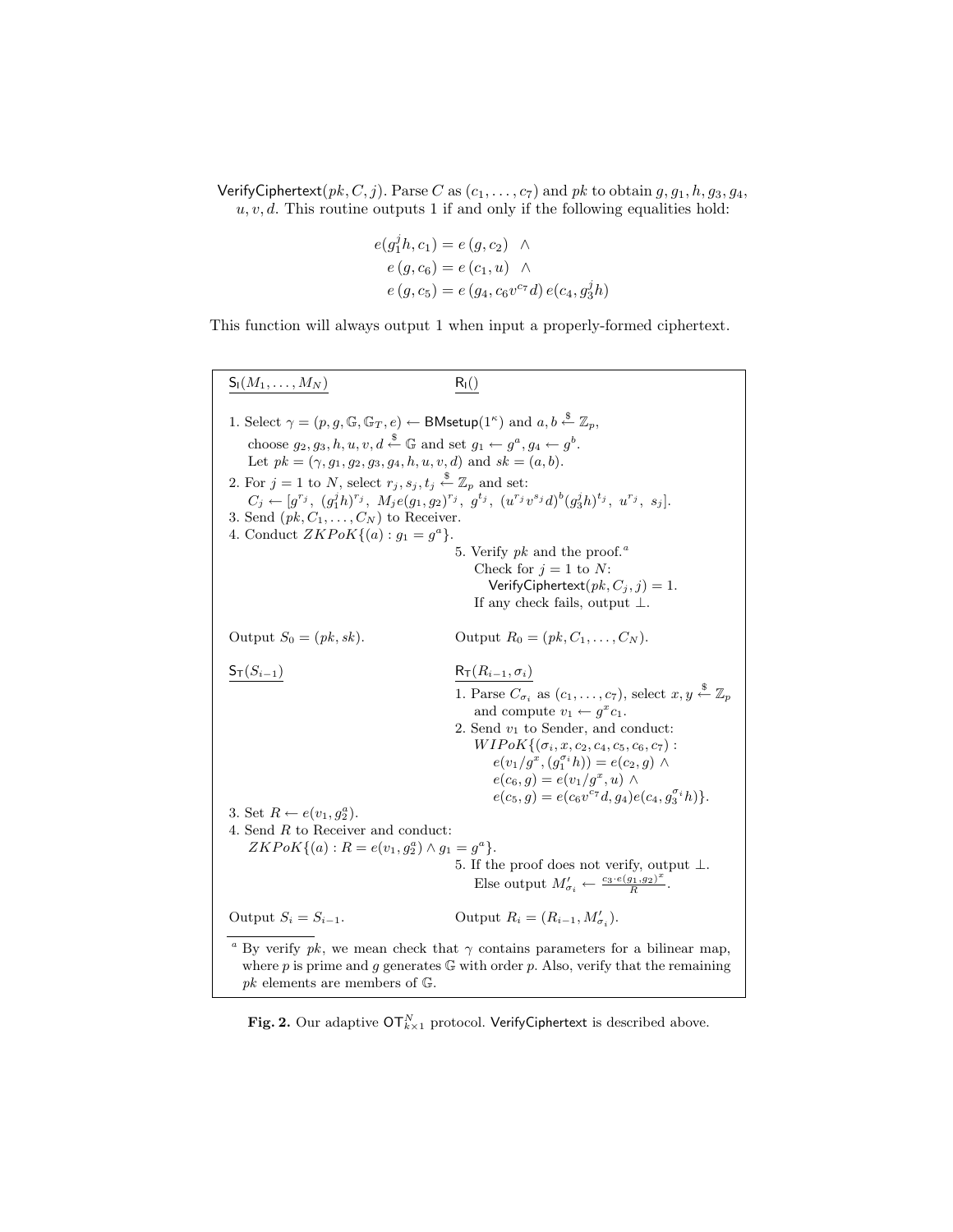#### 3.3 Security Analysis

We now show that the  $\mathsf{OT}_{k\times 1}^N$  protocol above is sender-secure and receiversecure in the full-simulation model under the Decisional 3-Party Diffie-Hellman assumption (3DDH). We will address Sender and Receiver security separately.

A note on the PoK protocols. For generality, our security proofs use the terms  $\epsilon_{ZK}, \epsilon_{WI}$  to indicate the maximal advantage that every p.p.t. distinguisher has in distinguishing simulated ZKPoKs from real ones (resp. WI proofs on different witnesses). We additionally use  $\epsilon_{Ext}$  to indicate the maximum probability that the extractor for a PoK fails (soundness). We propose to use four-round Schnorr proofs which are zero-knowledge/WI ( $\epsilon_{WI} = \epsilon_{ZK} = 0$ ) and computationally sound under the Discrete Logarithm assumption (which is naturally implied by 3DDH). Our security proofs employ the knowledge extractors for these proofsof-knowledge, which we will define as  $E_1, E_2, E_3$ .<sup>5</sup>

SENDER SECURITY. Given a (possibly cheating) real-world receiver  $\hat{R}$ , we show how to construct an ideal-world receiver  $\hat{\mathsf{R}}'$  such that all p.p.t. distinguishers have at most negligible advantage in distinguishing the distribution of an honest real-world sender  $S$  interacting with  $\hat{\mathsf{R}}$  ( $\mathbf{Real}_{S,\hat{\mathsf{R}}})$  from that of  $\hat{\mathsf{R}}'$  interacting with the honest ideal-world sender  $S'$  (**Ideal**<sub> $S', \hat{R'}$ </sub>). Let us now describe the operation of  $\hat{\mathsf{R}}'$ , which runs  $\hat{\mathsf{R}}$  internally, interacting with it in the role of the Sender:

- 1. To begin,  $\hat{\mathsf{R}}'$  selects a random collection of messages  $\bar{M}_1, \ldots, \bar{M}_N \stackrel{\$}{\leftarrow} \mathbb{G}_T$  and follows the  $S_1$  algorithm (from Figure 2) with these as input up to the point where it obtains  $(pk, C_1, \ldots, C_N)$ .
- 2. It sends  $(pk, C_1, \ldots, C_N)$  to  $\hat{\mathsf{R}}$  and then simulates the interactive proof  $ZKPoK\{(a): g_1 = g^a\}.$  (Even though  $\hat{\mathsf{R}}'$  knows  $sk = a$ , it ignores this value and simulate this proof step.)
- 3. For each of k transfers initiated by  $\mathsf{R}$ ,
	- (a)  $\hat{\mathsf{R}}'$  verifies the received WIPoK and uses the knowledge extractor  $\mathsf{E}_2$  to obtain the values  $\sigma_i, x, y, c_1, c_2, c_3, c_4$  from it.  $\hat{\mathsf{R}}'$  aborts and outputs error when  $E_2$  fails.
	- (b) When  $\sigma_i \in [1, N]$ ,  $\hat{\mathsf{R}}'$  queries the trusted party T to obtain  $M_{\sigma_i}$ , parses  $C_{\sigma_i}$  as  $(c_1, \ldots, c_7)$  and responds with  $R = \frac{c_3 e(g_1, g_2)^x}{M_{\sigma_i}}$  $\frac{(g_1, g_2)^x}{M_{\sigma_i}}$  (if T returns  $\perp$ ,  $\hat{\mathsf{R}}'$ aborts the transfer). When  $\sigma_i \notin [1, N]$ ,  $\hat{\mathsf{R}}'$  follows the normal protocol. In both cases,  $\hat{\mathsf{R}}'$  simulates  $ZKPoK\{(a): R = e(v_1, g_2^a) \wedge g_1 = g^a\}.$
- 4.  $\hat{\mathsf{R}}'$  uses  $\hat{\mathsf{R}}'$ 's output as its own.

**Theorem 2.** Let  $\epsilon_{ZK}$  be the maximum advantage with which any p.p.t. algorithm distinguishes a simulated ZKPoK, and  $\epsilon_{Ext}$  be the maximum probability that the extractor  $\mathsf{E}_2$  fails (with  $\epsilon_{ZK}$  and  $\epsilon_{Ext}$  both negligible in  $\kappa$ ). If all p.p.t.

<sup>&</sup>lt;sup>5</sup> These correspond respectively to the proofs  $ZKPoK\{(a) : g_1 = g^a\},\$  $WIPoK\{(\sigma_i, x, y, z, c_4, c_5, c_6, c_7) : \dots\},\$ and  $ZKPoK\{(a): R = e(v_1, g_2^a) \wedge g_1 = g^a\}.$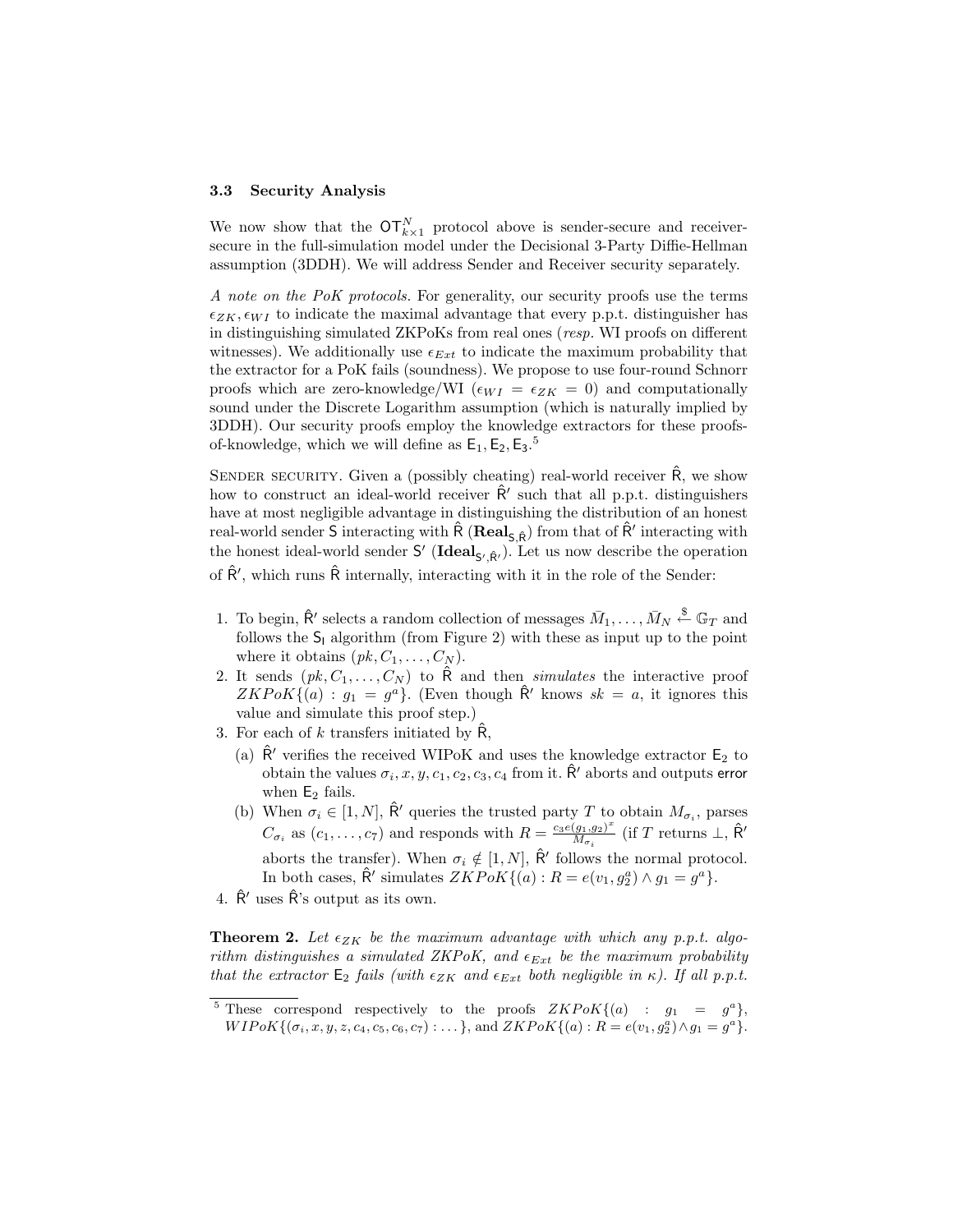algorithms have negligible advantage  $\leq \epsilon$  at solving the 3DDH problem, then:

$$
\mathbf{Pr}\left[D(\mathbf{Real}_{\mathsf{S},\hat{\mathsf{R}}}(N,k,M_1,\ldots,M_N,\Sigma))=1\right]-\n\mathbf{Pr}\left[D(\mathbf{Ideal}_{\mathsf{S}',\hat{\mathsf{R}'}}(N,k,M_1,\ldots,M_N,\Sigma))=1\right]\le
$$
\n
$$
(k+1)\epsilon_{ZK}+k\epsilon_{Ext}+N\epsilon\left(1+\frac{p}{p-1}\right).
$$

A proof of Theorem 2 is sketched in Appendix A.1 and detailed in [23].

RECEIVER SECURITY. For any real-world cheating sender  $\hat{\mathsf{S}}$  we can construct an ideal-world sender  $\hat{S}'$  such that all p.p.t. distinguishers have negligible advantage at distinguishing the distribution of the real and ideal experiments. Let us now describe the operation of  $\hat{S}'$ , which runs  $\hat{S}$  internally, interacting with it in the role of the Receiver.

- 1. To begin,  $\hat{S}'$  runs the R<sub>I</sub> algorithm, with the following modification: when  $\hat{\mathsf{S}}$  proves knowledge of a,  $\hat{\mathsf{S}}'$  uses the knowledge extractor  $\mathsf{E}_1$  to extract a, outputting error if the extractor fails. Otherwise, it has obtained the values  $(pk, C_1, \ldots, C_N).$
- 2. For  $i = 1$  to N,  $\hat{S}'$  decrypts each of  $\hat{S}'$ 's ciphertexts  $C_1, \ldots, C_N$  using the value a as a decryption key,<sup>6</sup> and sends the resulting  $M_1^*, \ldots, M_N^*$  to the trusted party T.
- 3. Whenever T indicates to  $\hat{\mathsf{S}}'$  that a transfer has been initiated,  $\hat{\mathsf{S}}'$  runs the transfer protocol with  $\hat{S}$  on the fixed index 1. If the transfer succeeds,  $\hat{S}'$ returns the bit 1 (indicating success) to  $T$ , or 0 otherwise.
- 4.  $\hat{S}'$  uses  $\hat{S}'$ 's output as its own.

**Theorem 3.** Let  $\epsilon_{WI}$  be the maximum advantage that any p.p.t. algorithm has at distinguishing a WIPoK, and let  $\epsilon_{Ext}$  be the maximum probability that the extractor  $E_1$  fails. Then  $\forall$  p.p.t. D:

$$
\mathbf{Pr}\left[D(\mathbf{Real}_{\hat{\mathsf{S}},\mathsf{R}}(N,k,M_1,\ldots,M_N,\Sigma))=1\right]-\n\mathbf{Pr}\left[D(\mathbf{Ideal}_{\hat{\mathsf{S}}',\mathsf{R}'}(N,k,M_1,\ldots,M_N,\Sigma))=1\right]\leq (k+1)\epsilon_{Ext}+k\epsilon_{WI}.
$$

A proof of Theorem 3 is sketched in Appendix A.2 and detailed in [23].

## 4 Efficiently Supporting Multiple Receivers

Adaptive Oblivious Transfer  $(OT_{k\times 1}^N)$  is traditionally defined as a protocol between a Sender and a single Receiver. However, the way it is typically used in

<sup>&</sup>lt;sup>6</sup> Parse  $C_i$  as  $(c_1, \ldots, c_7)$  and decrypt as  $M_i^* = c_3/e(c_1, g_2^a)$ . As noted in Section 4, one can modify the protocol so that the Sender conducts a PoK of the value  $g_2^a$ .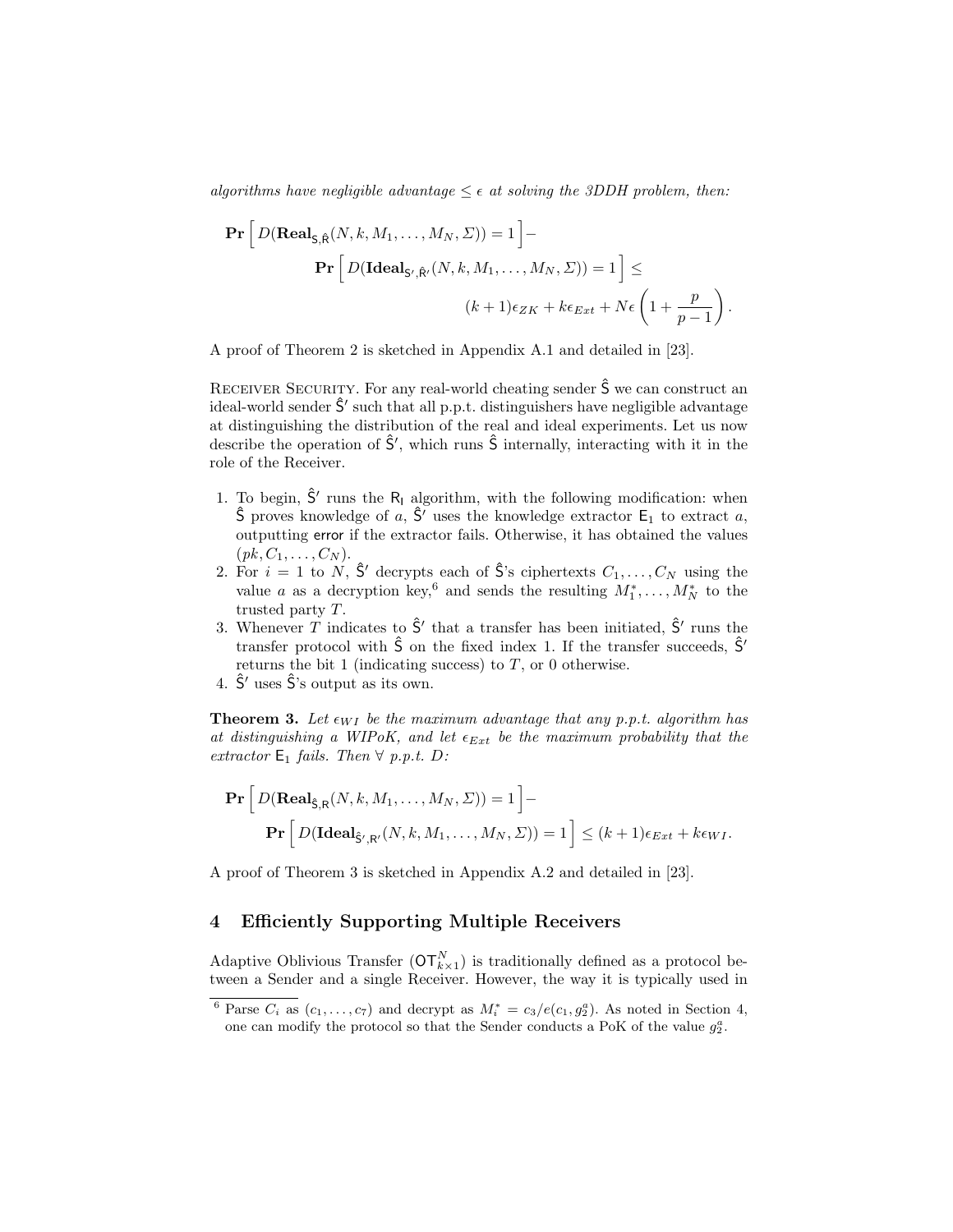practical works such as Coull et al. [15] and Camenisch et al. [8] is that  $U \geq 1$ distinct Receivers all interact with a single Sender.

Extending the full simulation definition to cover this explicitly is rather straightforward. We do so in the full version [23]. The main technical concern is that every Receiver should have the same view of the database. That is, if two Receivers make a request on index i and neither transfer resulted in an error, then those Receivers must have obtained the same message. In [23] we explain why our construction would satisfy such a notion – namely, that all Receivers share the same database and a Receiver does not accept a message unless the Sender can prove that it correctly corresponds to this database. For simplicity, we assume secure channels for the transfer phase.

Eliminating the  $O(\lambda U)$  term. Interestingly, we can also improve the efficiency of our initialization protocol when multiple Receivers are present. In the current protocol of Figure 2, the Sender must conduct the proof of knowledge  $ZKPoK\{(a): g_1 = g^a\}$  with each Receiver. This can be accomplished using a very inexpensive interactive four-round proof in the standard model.

Fortunately even this minimal per-user initialization can be eliminated by assuming a Common Reference String shared by the Sender and all Receivers and using an NIZKPoK to broadcast this proof to all Receivers. To instantiate this proof, we suggest the efficient proof system of Groth and Sahai [24], which permits proofs of pairing-based statements under the Decision Linear assumption [4]. One wrinkle in this approach is that our proof of Receiver security assumes that the simulator can extract the trapdoor  $a \in \mathbb{Z}_p$  from the ZKPoK, in order to decrypt the ciphertext vector  $C_1, \ldots, C_N$ . However, the knowledge extractor for the Groth-Sahai proof system is limited in that it can only extract elements of the bilinear image group G. Fortunately for our purposes, the value  $g_2^a \in \mathbb{G}$  can be used as an alternative trapdoor (see Section 3.3 for details). Thus when using the Groth-Sahai system we must re-write the proof as  $NIZKPoK{(g_2^a): e(g_1, g_2) = e(g_2^a, g)}$ .<sup>7</sup>

#### 5 Conclusions and Open Problems

We presented the first efficient, adaptive oblivious transfer protocol which is fully-simulatable under simple, static assumptions. Our protocol is practical and can be used as a building block in larger database applications, such as [15, 36, 8], as a step to reducing the overall assumptions on the system.

We leave open several interesting problems. First, we use standard zeroknowledge proof and extraction techniques which require rewinding, and thus, our scheme is not UC-secure. A natural question is whether one can obtain UCsecurity by replacing our interactive proofs with the non-interactive Groth-Sahai proofs [24]. Unfortunately, this is not an easy substitution. Our security proofs

<sup>7</sup> As mentioned by Groth and Sahai, statements of this form must be slightly rewritten to enable full zero knowledge. The equivalent statement is  $ZKPoK\{(g_2^a, g_1')\}$ :  $e(g_2^a, g)e(g_1', g_2^{-1}) = 1 \ \wedge \ e(g_1', g) = e(g_1, g)$ .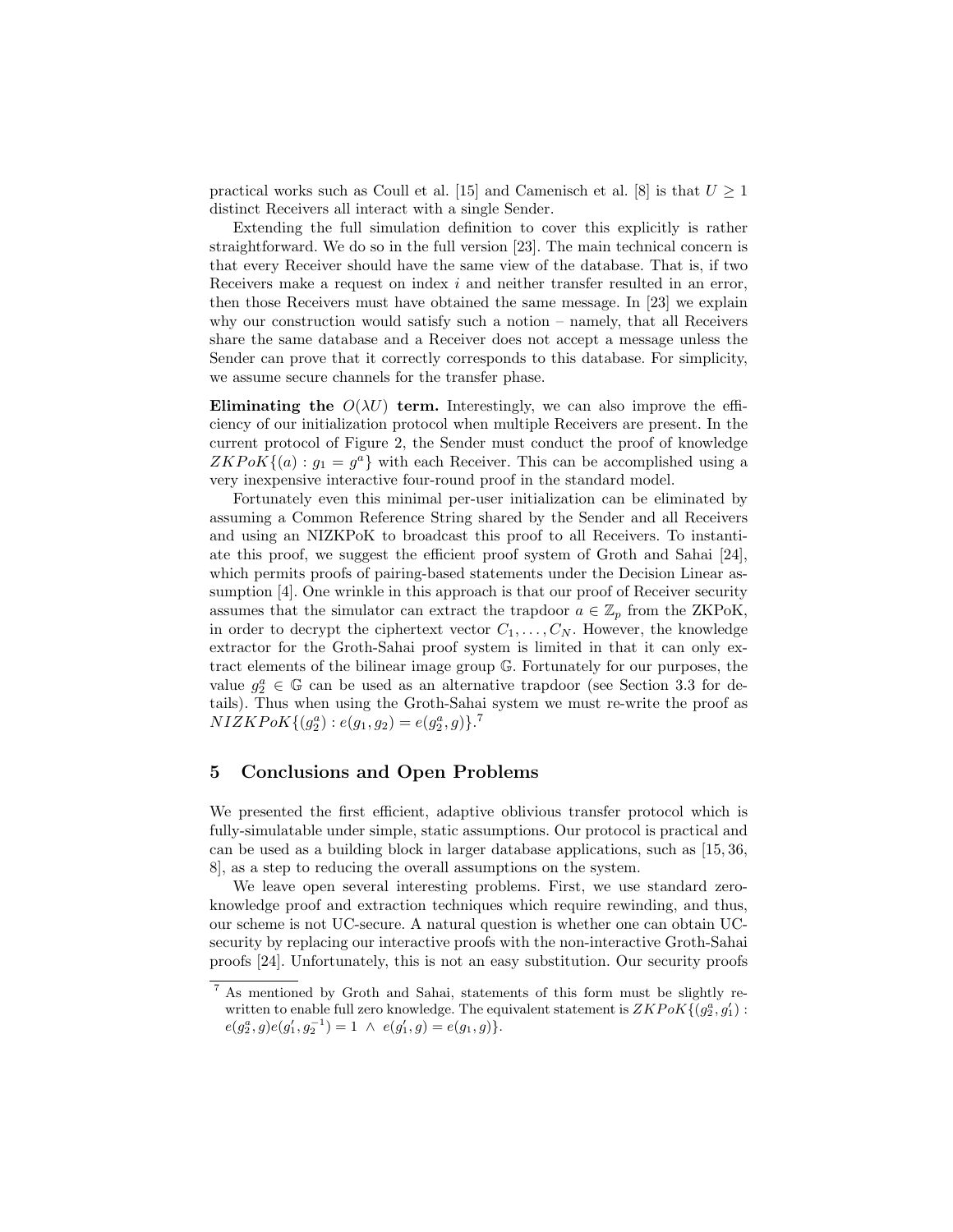use techniques from the Boneh-Boyen cryptosystem that depend fundamentally on the ability to extract integers from the Receiver's proof of knowledge during the Transfer phase. The Groth-Sahai proof system is only F-extractable, meaning that one can obtain only group elements from the extractor (even when the proof is over integer witnesses). One can easily substitute a bit-by-bit proof of each integer, but we would hope to identify a more practical approach.

It would be interesting to know if the observations about and manipulations of the Hohenberger-Waters signatures [26] identified in this work could be extended to applications such as anonymous credentials and electronic cash, where most efficient constructions still require random oracles or strong complexity assumptions. One of the main difficulties is that many interesting protocols require an F-signature together with an efficient range proof (i.e., method for proving in zero-knowledge that a committed value lies within a public range.) Currently, the only efficient techniques for doing the latter require either the Strong RSA assumption  $[13, 9, 6]$  or (more recently) the *q*-Strong Diffie-Hellman assumption [7, 12. (Here q need only be linked to a security parameter, e.g.,  $q = 256$ .) It would be interesting if range proofs under weaker assumptions could be devised.

## References

- 1. Mira Belenkiy, Melissa Chase, Markulf Kohlweiss, and Anna Lysyanskaya. Psignatures and noninteractive anonymous credentials. In Theory of Cryptography Conference, volume 4948 of LNCS, pages 356–374, 2008.
- 2. Dan Boneh and Xavier Boyen. Efficient selective-ID secure Identity-Based Encryption without random oracles. In  $EUROCRYPT$  '04, volume 3027 of LNCS, pages 223–238, 2004.
- 3. Dan Boneh and Xavier Boyen. Short signatures without random oracles. In EU-ROCRYPT '04, volume 3027 of LNCS, pages 382–400, 2004.
- 4. Dan Boneh, Xavier Boyen, and Hovav Shacham. Short group signatures. In CRYPTO '04, volume 3152 of LNCS, pages 45–55, 2004.
- 5. Dan Boneh, Amit Sahai, and Brent Waters. Fully collusion resistant traitor tracing with short ciphertexts and private keys. In Advances in Cryptology –  $EURO$ -CRYPT '06, volume 4004 of LNCS, pages 573–592, 2006.
- 6. Fabrice Boudot. Efficient proofs that a committed number lies in an interval. In EUROCRYPT '00, volume 1807 of LNCS, pages 431–444, 2000.
- 7. Jan Camenisch, Rafik Chaabouni, and Abhi Shelat. Efficient protocols for set membership and range proofs. In ASIACRYPT '08, volume 5350 of LNCS, pages 234–252. Springer, 2008.
- 8. Jan Camenisch, Maria Dubovitskaya, and Gregory Neven. Oblivious transfer with access controls. In ACM CCS '09, pages 131–140, 2009.
- 9. Jan Camenisch and Markus Michels. Proving in zero-knowledge that a number  $n$ is the product of two safe primes. In EUROCRYPT '99, volume 1592 of LNCS, pages 107–122, 1999.
- 10. Jan Camenisch, Gregory Neven, and abhi shelat. Simulatable adaptive oblivious transfer. In EUROCRYPT '07, volume 4515 of LNCS, pages 573–590, 2007.
- 11. Jan Camenisch and M. Stadler. Efficient group signature schemes for large groups. In CRYPTO '97, volume 1296 of LNCS, pages 410–424, 1997.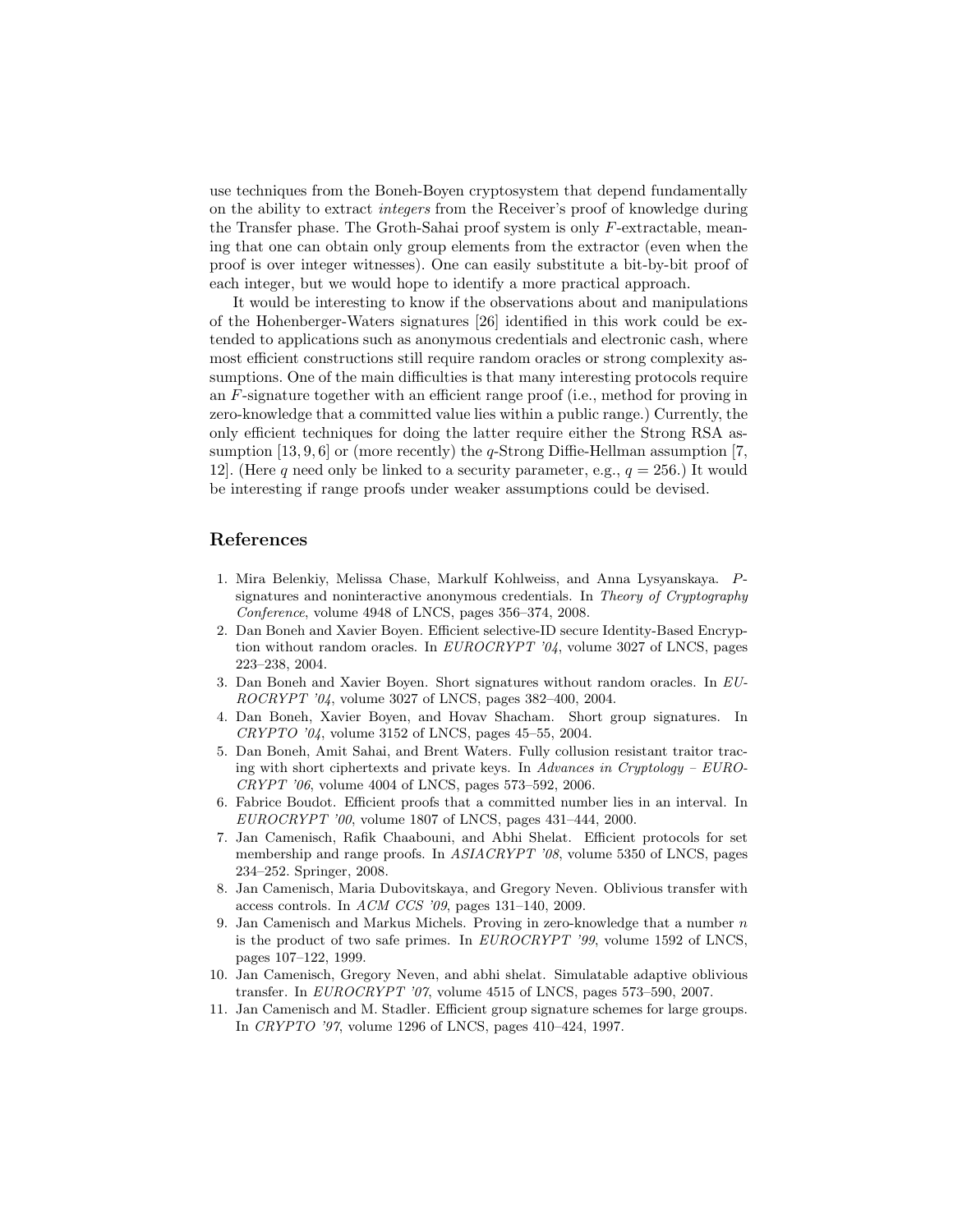- 12. Rafik Chaabouni, Helger Lipmaa, and Abhi Shelat. Additive combinatorics and discrete logarithm based range protocols, 2009. Cryptology ePrint Archive: 2009/469. Available at http://eprint.iacr.org/2009/469.pdf.
- 13. Agnes Chan, Yair Frankel, and Yiannis Tsiounis. Easy come easy go divisible cash. In EUROCRYPT '98, volume 1403 of LNCS, pages 561–575, 1998.
- 14. Yalin Chen, Jue-Sam Chou, and Xian-Wu Hou. A novel k-out-of-n oblivious transfer protocols based on bilinear pairings, 2010. Cryptology ePrint Archive: Report 2010/027.
- 15. Scott Coull, Matthew Green, and Susan Hohenberger. Controlling access to an oblivious database using stateful anonymous credentials. In Public Key Cryptography, volume 5443 of LNCS, pages 501–520, 2009.
- 16. Ronald Cramer, Ivan Damgård, and Berry Schoenmakers. Proofs of partial knowledge and simplified design of witness hiding protocols. In CRYPTO '94, volume 839 of LNCS, pages 174–187, 1994.
- 17. Yevgeniy Dodis, Shai Halevi, and Tal Rabin. A cryptographic solution to a game theoretic problem. In CRYPTO '00, volume 1880 of LNCS, pages 112–130, 2000.
- 18. Yevgeniy Dodis and Aleksandr Yampolskiy. A Verifiable Random Function with Short Proofs an Keys. In Public Key Cryptography '05, volume 3386 of LNCS, pages 416–431, 2005.
- 19. Oded Goldreich, Silvio Micali, and Avi Wigderson. How to play any mental game or a completeness theorem for protocols with honest majority. In STOC '87, pages 218–229, 1987.
- 20. Shafi Goldwasser, Silvio Micali, and Ronald L. Rivest. A digital signature scheme secure against adaptive chosen-message attacks. SIAM J. Computing, 17(2), 1988.
- 21. Matthew Green and Susan Hohenberger. Blind identity-based encryption and simulatable oblivious transfer. In  $ASIACRYPT'$  '07, volume 4833 of LNCS, pages 265–282, 2007.
- 22. Matthew Green and Susan Hohenberger. Universally composable adaptive oblivious transfer. In ASIACRYPT '08, volume 5350 of LNCS, pages 179–197, 2008.
- 23. Matthew Green and Susan Hohenberger. Practical adaptive oblivious transfer from simple assumptions, 2010. The full version of this work appears in the Cryptology ePrint Archive: Report 2010/109.
- 24. Jens Groth and Amit Sahai. Efficient non-interactive proof systems for bilinear groups. In EUROCRYPT '08, volume 4965 of LNCS, pages 415–432. Springer, 2008.
- 25. Susan Hohenberger, Guy N. Rothblum, abhi shelat, and Vinod Vaikuntanathan. Securely obfuscating re-encryption. In TCC '07, volume 4392 of LNCS, pages 233–252, 2007.
- 26. Susan Hohenberger and Brent Waters. Realizing hash-and-sign signatures under standard assumptions. In EUROCRYPT '09, volume 5479 of LNCS, pages 333– 350, 2009.
- 27. Stanislaw Jarecki and Xiaomin Liu. Efficient oblivious pseudorandom function with applications to adaptive ot and secure computation of set intersection. In TCC '09, volume 5444 of LNCS, pages 577–594, 2009.
- 28. Joe Kilian. Founding cryptography on oblivious transfer. In STOC '88, pages 20–31, 1988.
- 29. Kaoru Kurosawa and Ryo Nojima. Simple adaptive oblivious transfer without random oracle. In ASIACRYPT '09, volume 5912 of LNCS, pages 334–346, 2009.
- 30. Kaoru Kurosawa, Ryo Nojima, and Le Trieu Phong. Efficiency-improved fully simulatable adaptive OT under the DDH assumption. In  $SCN$  '10, volume 6280 of LNCS, pages 172–181, 2010.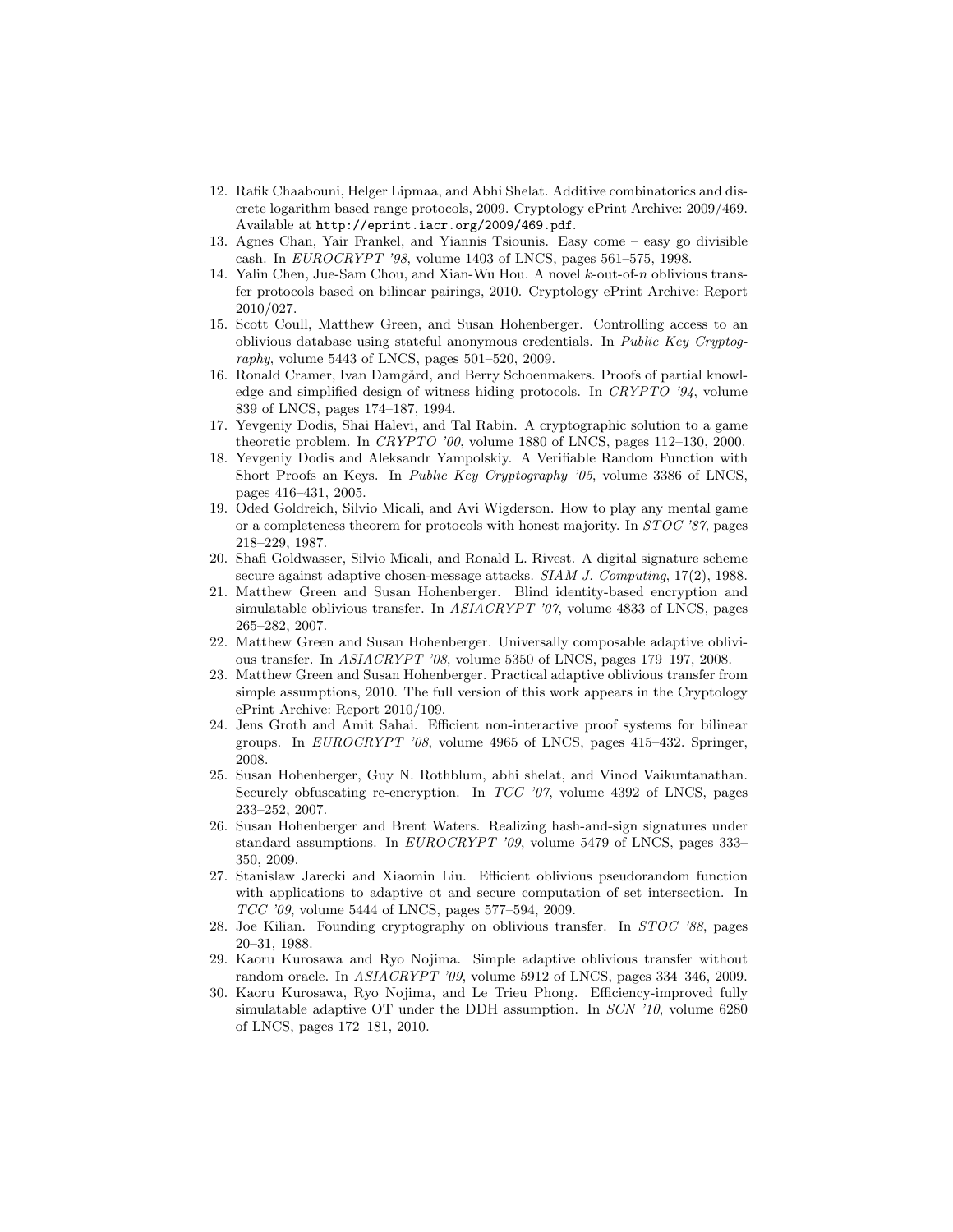- 31. Fabien Laguillaumie, Pascal Paillier, and Damien Vergnau. Universally convertible directed signature. In ASIACRYPT '05, volume 3788 of LNCS, pages 682–701, 2005.
- 32. Yehuda Lindell. Efficient fully-simulatable oblivious transfer. In CT-RSA '08, volume 4964 of LNCS, pages 52–70, 2008.
- 33. Moni Naor and Benny Pinkas. Oblivious transfer with adaptive queries. In CRYPTO '99, volume 1666 of LNCS, pages 573–590, 1999.
- 34. Chris Peikert, Vinod Vaikuntanathan, and Brent Waters. A framework for efficient and composable oblivious transfer. In CRYPTO '08, volume 5157, pages 554–571, 2008.
- 35. Michael Rabin. How to exchange secrets by oblivious transfer. Technical Report TR-81, Aiken Computation Laboratory, Harvard University, 1981.
- 36. Alfredo Rial, Markulf Kohlweiss, and Bart Preneel. Universally composable adaptive priced oblivious transfer. In Pairing 2009, volume 5671 of LNCS, pages 231– 247, 2009.
- 37. Claus-Peter Schnorr. Efficient signature generation for smart cards. Journal of Cryptology, 4(3):239–252, 1991.
- 38. Hung-Min Sun, Yalin Chen, and Jue-Sam Chou. An efficient secure oblivious transfer, 2009. Cryptology ePrint Archive: Report 2009/521.
- 39. S. Wiesner. Conjugate coding. SIGACT News, 15:7888, 1983.
- 40. Andrew Yao. How to generate and exchange secrets. In FOCS, pages 162–167, 1986.

### A Proof Sketches of Sender and Receiver Security

Complete proofs of sender and receiver security appear in the full version [23].

#### A.1 Proof Sketch of Sender Security (Theorem 2)

*Proof.* We will begin with  $\text{Real}_{S,\hat{R}}$ , then modify the distribution via a series of hybrid games until we arrive at a distribution identical to that of  $\text{Ideal}_{S',\hat{R}'}$ . Let us define these hybrids as follows:

**Game 0.** The real-world experiment conducted between S and  $\hat{\mathsf{R}}$  (**Real**,  $\hat{\mathsf{p}}$ ). Game 1. This game modifies Game 0 as follows: (1) each of S's ZKPoK executions is replaced with a *simulated* proof of the same statement,<sup>8</sup> and (2) the knowledge extractor  $\mathsf{E}_2$  is used to obtain the values  $(\sigma_i, x, y, z, \bar{c}_4, \bar{c}_5, \bar{c}_6, \bar{c}_7)$ from each of Rˆ's transfer queries. Whenever the extractor fails, S terminates the experiment and outputs the distinguished symbol error.

Game 2. This game modifies Game 1 such that, whenever the extracted value  $\sigma_i \in [1, N]$ , S's response R is computed using the following approach: parse  $C_{\sigma_i} = (c_1, \ldots, c_7)$  and set  $R = \frac{c_3 e(g_1, g_2)^x}{M_{\sigma_i}}$  $\frac{(g_1, g_2)}{M_{\sigma_i}}$ . When  $\sigma_i \notin [1, N]$ , the response is computed using the normal protocol.

<sup>&</sup>lt;sup>8</sup> This includes at most  $k+1$  PoK executions, including the initial  $ZKPoK\{(a): g_1 =$  $g^a$ } and each subsequent proof  $ZKPoK\{(a): R = e(v_1, g_2^a) \wedge g_1 = g^a\}.$